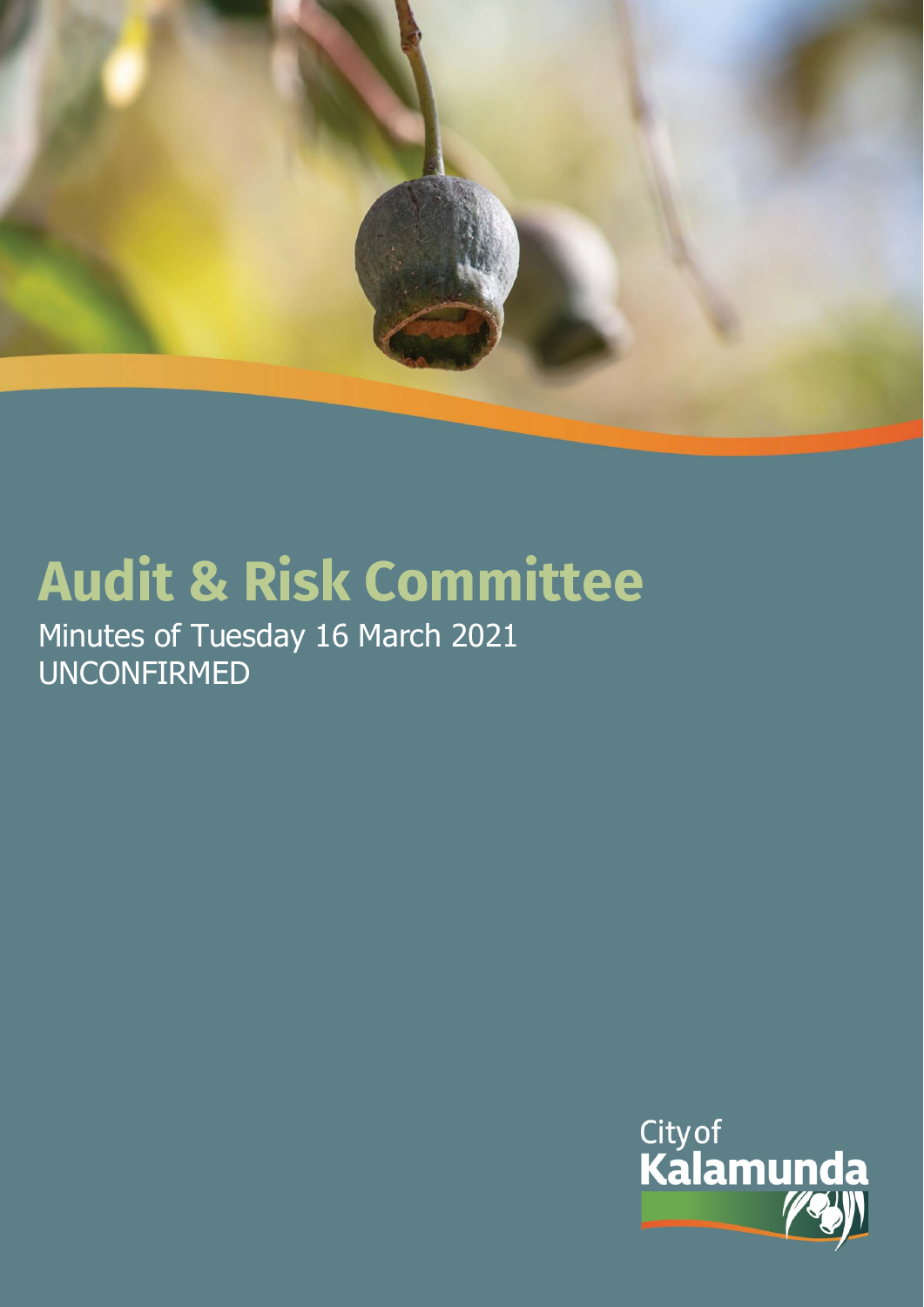# **INDEX**

| 1. |                                                                               |  |
|----|-------------------------------------------------------------------------------|--|
| 2. | Attendance, Apologies and Leave of Absence Previously Approved 3              |  |
| 3. |                                                                               |  |
| 4. |                                                                               |  |
| 5. |                                                                               |  |
| 6. | Announcements by the Member Presiding Without Discussion  4                   |  |
| 7. |                                                                               |  |
| 8. |                                                                               |  |
| 9. |                                                                               |  |
|    |                                                                               |  |
|    | 9.1.1. Information Systems Audit Results for the year ended 30 June 2020 6    |  |
|    |                                                                               |  |
|    | 9.1.3. Draft Policy Naming of Parks, Reserves, Streets and Infrastructure 14  |  |
|    | 9.1.4. Code of Conduct - Council Members, Committee Members and Candidates 23 |  |
|    |                                                                               |  |
|    |                                                                               |  |
|    |                                                                               |  |
|    |                                                                               |  |
|    | 13. Urgent Business Approved by the Presiding Member or by Decision  36       |  |
|    |                                                                               |  |
|    |                                                                               |  |
|    |                                                                               |  |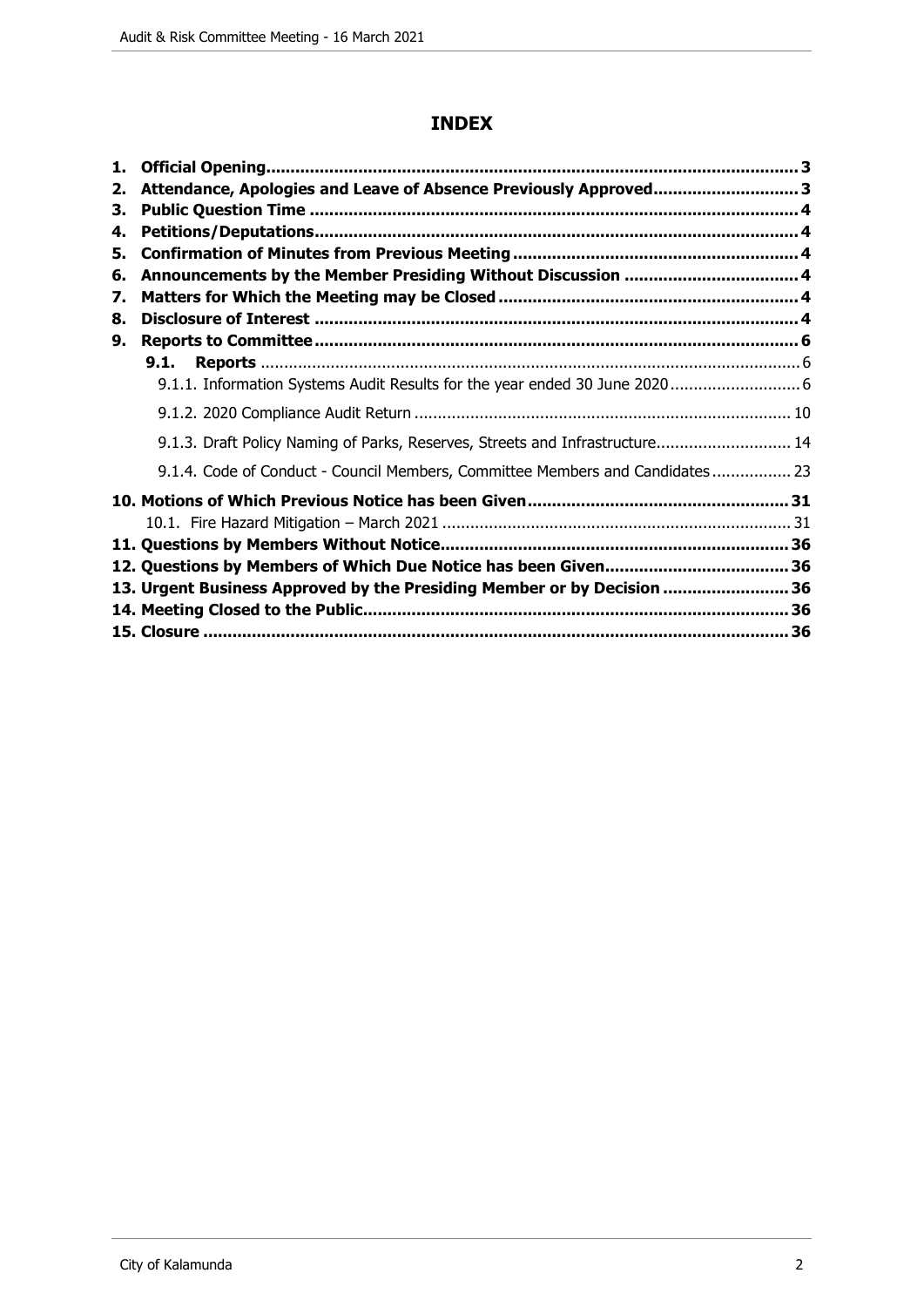#### **1. Official Opening**

The Presiding Member opened the meeting at 7:30pm and welcomed Councillors and Staff . The Presiding Member also acknowledged the Traditional Owners of the land on which we meet the Whadjuk Noongar people.

#### **2. Attendance, Apologies and Leave of Absence Previously Approved**

**Councillors South East Ward**  John Giardina Janelle Sewell Geoff Stallard **South West Ward** Lesley Boyd Mary Cannon Brooke O'Donnell - Presiding Member

**North West Ward**

Sue Bilich Lisa Cooper Dylan O'Connor

# **North Ward**

Cameron Blair Kathy Ritchie Margaret Thomas JP (Mayor)

#### **Members of Staff**

**Chief Executive Officer** Rhonda Hardy **Executive Team** Gary Ticehurst - Director Corporate Services Brett Jackson - Director Asset Services Peter Varelis - Director Development Services **Management Team**

Alida Ferreira - Manager Financial Services Nicole O'Neill - Manager Customer & Public Relations Jamie Paterson – Manager Information Technology **Administration Support**

Darrell Forrest - Governance Advisor Waruni De Silva – Coordinator Financial Services Birinder Singh – Finance Officer Donna McPherson - Executive Assistant to the CEO

**Members of the Public** 0

**Members of the Press** Nil.

**Apologies** Nil.

**Leave of Absence Previously Approved** Nil.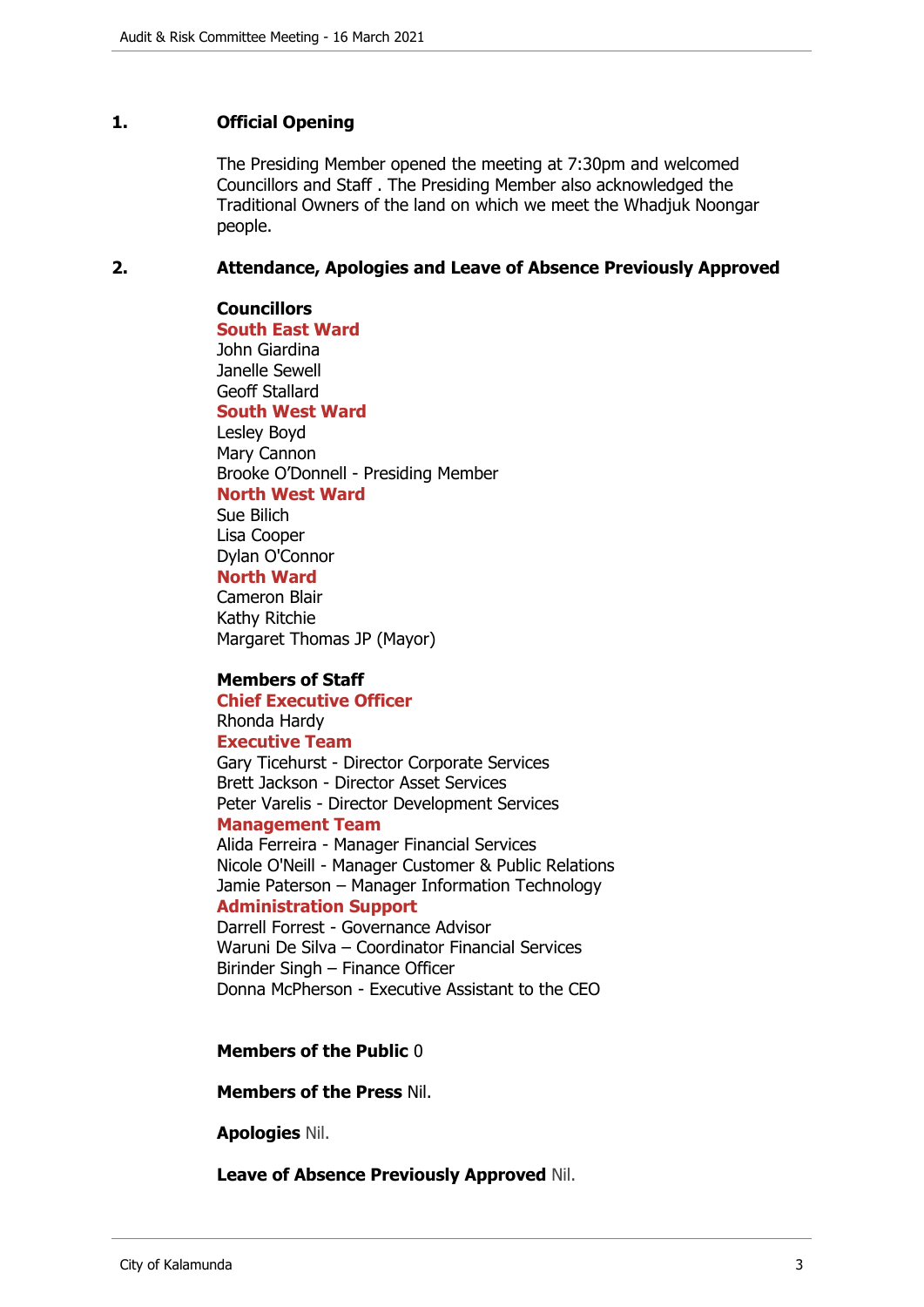# **3. Public Question Time**

3.1 Nil.

# **4. Petitions/Deputations**

4.1 Nil.

#### **5. Confirmation of Minutes from Previous Meeting**

5.1 That the Minutes of the Audit and Risk Committee Meeting held on 1 December 2020, as published and circulated, are confirmed as a true and accurate record of the proceedings.

Moved: **Cr Geoff Stallard**

Seconded: **Cr John Giardina**

Vote: **CARRIED UNANIMOUSLY (12/0)**

#### **6. Announcements by the Member Presiding Without Discussion**

6.1 Nil.

#### **7. Matters for Which the Meeting may be Closed**

7.1 Item 9.1.1 Information Systems Audit Results for the year ended 30 June 2020 – Confidential Attachment - Information Systems Audit Results Report

> Reason for Confidentiality: Local Government Act 1995 (WA) Section 5.23 (2) (f) - "a matter that if disclosed, could be reasonably expected to - (i) impair the effectiveness of any lawful method or procedure for preventing, detecting, investigating or dealing with any contravention or possible contravention of the law; (ii) endanger the security of the local government's property; or (iii) prejudice the maintenance or enforcement of a lawful measure for protecting public safety"

# **8. Disclosure of Interest**

#### **8.1. Disclosure of Financial and Proximity Interests**

- a. Members must disclose the nature of their interest in matter to be discussed at the meeting. (Section 5.56 of the Local Government Act 1995.)
- b. Employees must disclose the nature of their interest in reports or advice when giving the report or advice to the meeting. (Section 5.70 of the Local Government Act 1995.)
- 8.1.1 Nil.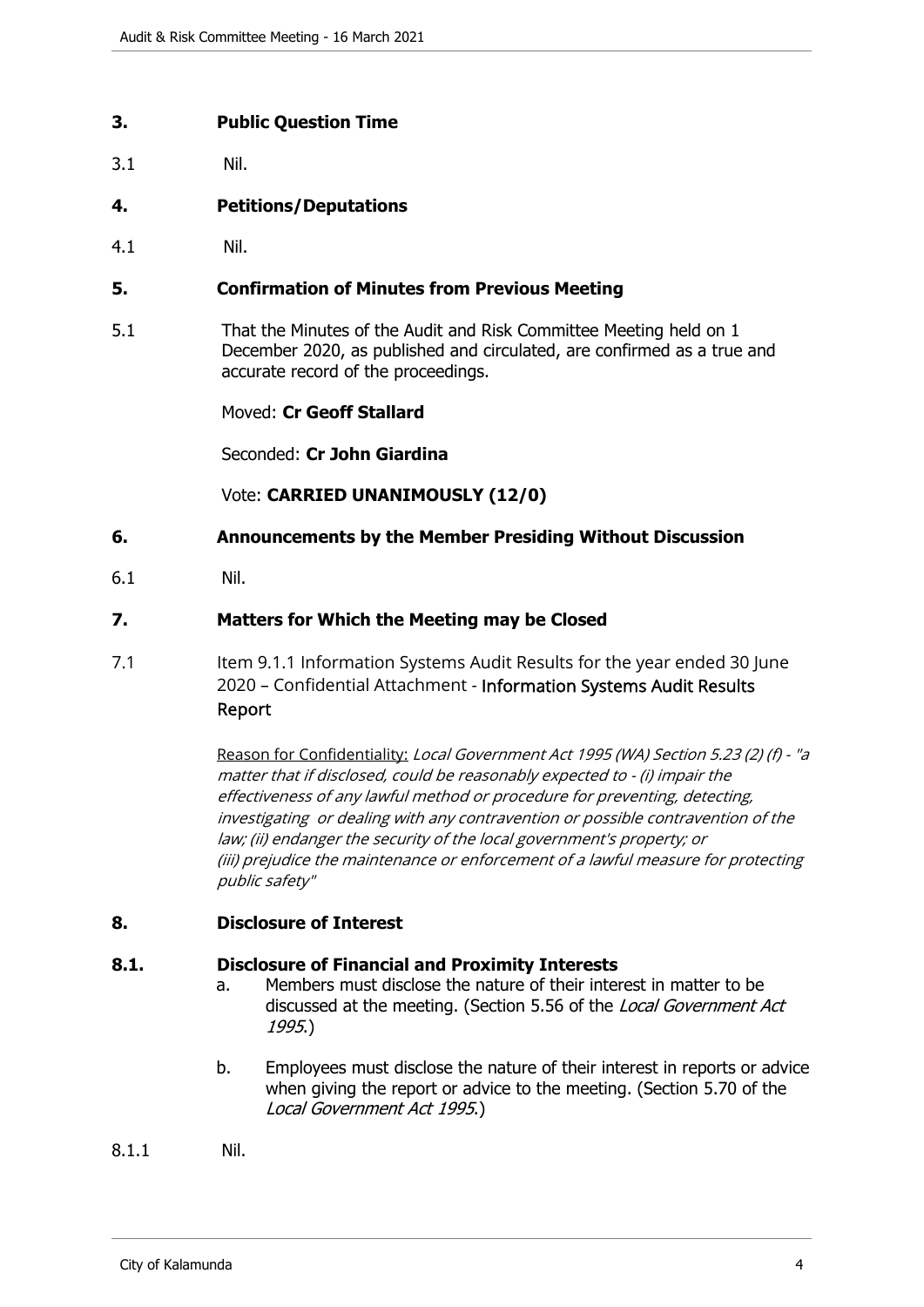# **8.2. Disclosure of Interest Affecting Impartiality**

a. Members and staff must disclose their interest in matters to be discussed at the meeting in respect of which the member or employee had given or will give advice.

# 8.2.1 Nil.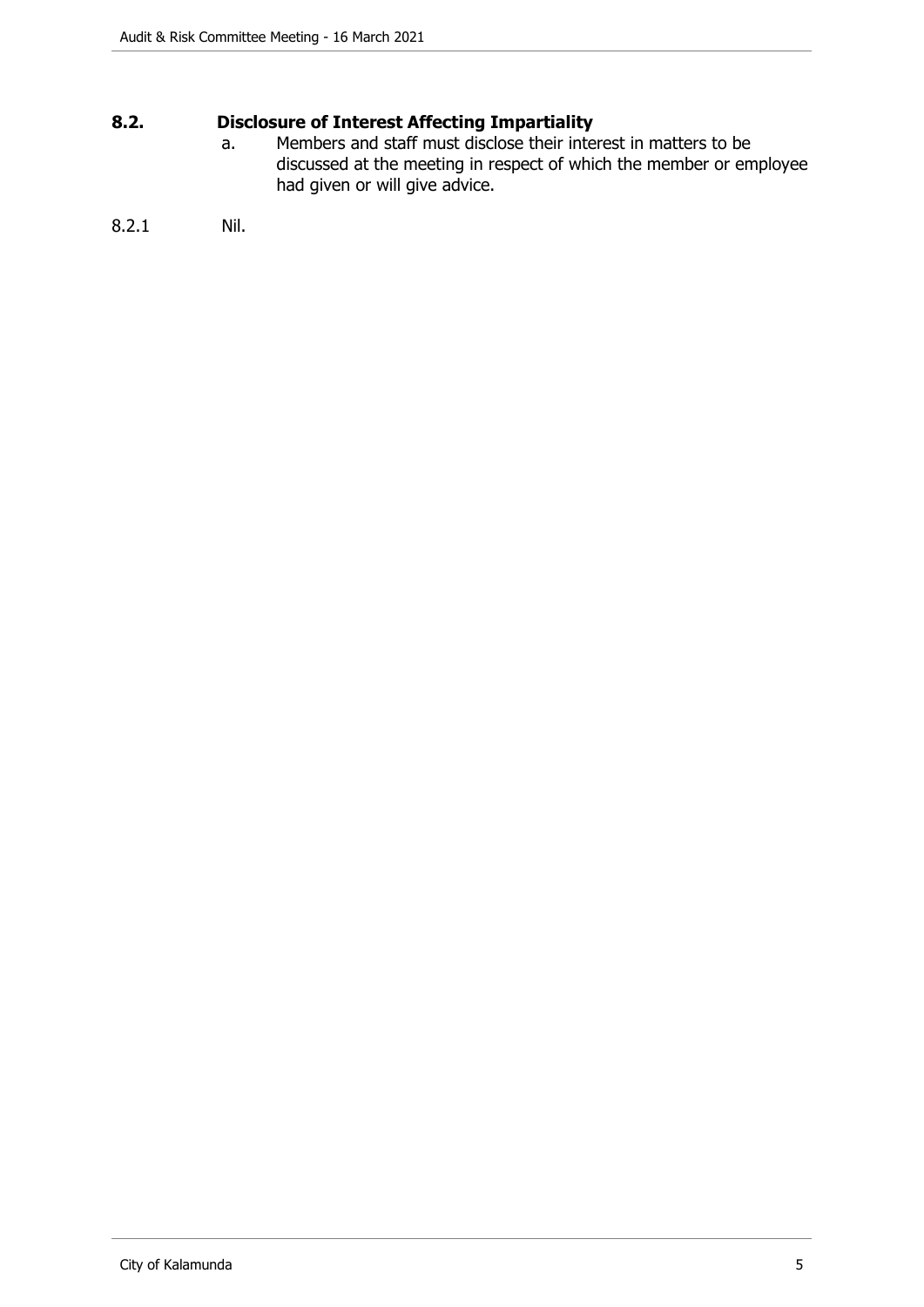# **9. Reports to Committee**

# **9.1. Reports**

# **9.1.1. Information Systems Audit Results for the year ended 30 June 2020**

# Declaration of financial / conflict of interests to be recorded prior to dealing with each item.

| Previous<br>Items                      | N/A                                                                                                                                                                                                                                                                                                                                                                                                                                                                                                                         |
|----------------------------------------|-----------------------------------------------------------------------------------------------------------------------------------------------------------------------------------------------------------------------------------------------------------------------------------------------------------------------------------------------------------------------------------------------------------------------------------------------------------------------------------------------------------------------------|
| Directorate                            | Corpoate Services                                                                                                                                                                                                                                                                                                                                                                                                                                                                                                           |
| <b>Business Unit</b><br>File Reference | <b>Financial Services</b>                                                                                                                                                                                                                                                                                                                                                                                                                                                                                                   |
| Applicant                              | N/A                                                                                                                                                                                                                                                                                                                                                                                                                                                                                                                         |
| Owner                                  | N/A                                                                                                                                                                                                                                                                                                                                                                                                                                                                                                                         |
| Attachments                            | Nil                                                                                                                                                                                                                                                                                                                                                                                                                                                                                                                         |
| Confidential<br>Attachments            | Information Systems Audit Results Report<br>1.                                                                                                                                                                                                                                                                                                                                                                                                                                                                              |
|                                        | Reason for Confidentiality: Local Government Act 1995<br>(WA) Section 5.23 (2) (f) - "a matter that if disclosed, could<br>be reasonably expected to - (i) impair the effectiveness of<br>any lawful method or procedure for preventing,<br>detecting, investigating or dealing with any<br>contravention or possible contravention of the law; (ii)<br>endanger the security of the local government's property;<br>or (iii) prejudice the maintenance or enforcement of a<br>lawful measure for protecting public safety" |

#### TYPE OF REPORT

|   | Advocacy    | When Council is advocating on behalf of the community to<br>another level of government/body/agency                                                                                                                                                                                                           |
|---|-------------|---------------------------------------------------------------------------------------------------------------------------------------------------------------------------------------------------------------------------------------------------------------------------------------------------------------|
|   | Executive   | When Council is undertaking its substantive role of direction<br>setting and oversight (eg accepting tenders, adopting plans<br>and budgets                                                                                                                                                                   |
| ✓ | Information | For Council to note                                                                                                                                                                                                                                                                                           |
|   | Legislative | Includes adopting Local Laws, Town Planning Schemes and<br>Policies. When Council determines a matter that directly<br>impacts a person's rights and interests where the principles of<br>natural justice apply. Examples include town planning<br>applications, building licences, other permits or licences |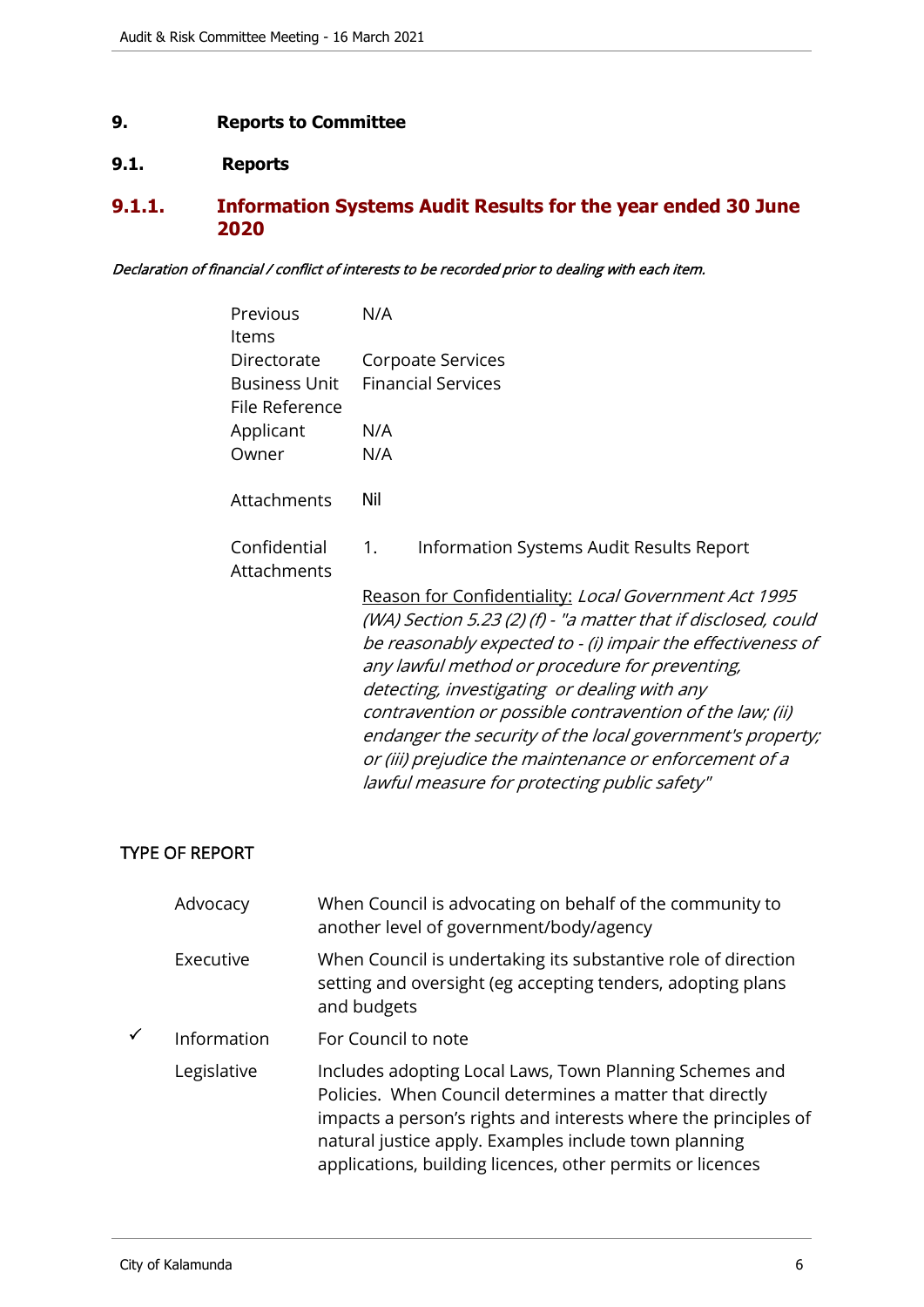issued under other Legislation or matters that could be subject to appeal to the State Administrative Tribunal

# STRATEGIC PLANNING ALIGNMENT

Kalamunda Advancing Strategic Community Plan to 2027

#### **Priority 4: Kalamunda Leads**

**Objective 4.1** - To provide leadership through transparent governance. **Strategy 4.1.1** - Provide good governance.

#### EXECUTIVE SUMMARY

| The purpose of this report is to provide Council with the findings of the |
|---------------------------------------------------------------------------|
| Information Systems Audit Results Report (Confidential Attachment 1).     |

- 2. The Information Systems Audit Results Report for the financial year ending 30 June 2020 was undertaken by the Office of the Auditor General
- 3. It is recommended that Council accepts the 2019/2020 Information Systems Audit Results Report (Confidential Attachment 1).

# BACKGROUND

4. On 28 October 2017, the Local Government Amendment (Auditing) Act 2017 was proclaimed, giving the Auditor General the mandate to audit Western Australia's 139 local governments and 9 regional councils.

> The Act allowed the Auditor General to conduct performance audits of local government entities from 28 October 2017. From the 2018/2019 financial year the City's audit will be performed by the Officer of the Auditor General (OAG).

# DETAILS AND ANALYSIS

- 5. The OAG Information Systems Audit was conducted as part of their audit of the annual financial report for the year ending 30 June 2020.
- 6. In May 2020, City staff and the Chair of the Audit and Risk Committee met with relevant officers from the OAG, to discuss the audit plan. The Information Systems Audit field work was carried out from 17 August 2020 to 07 December 2020, with (Confidential Attachment 1) being the outcome of the Information Systems Audit.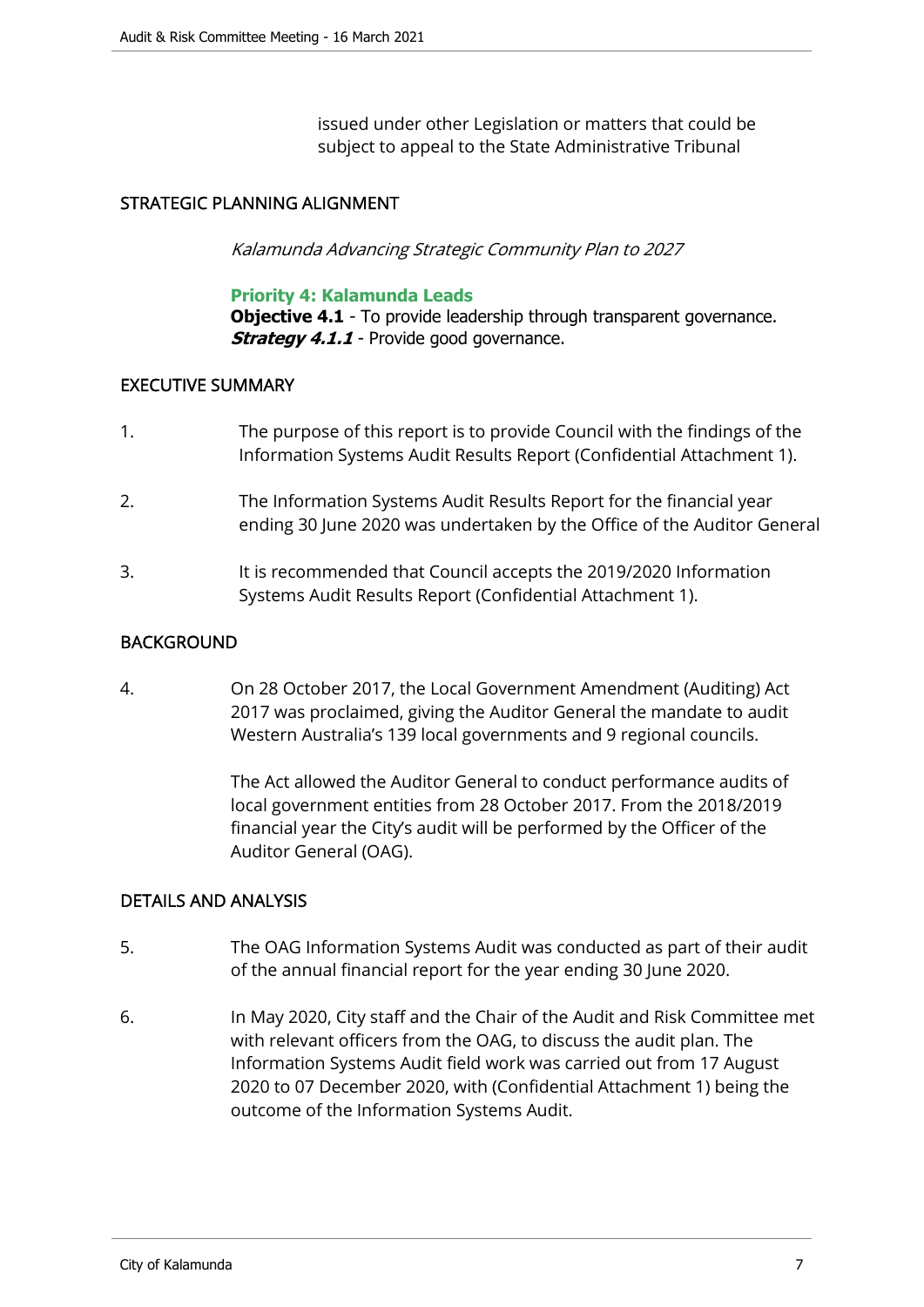7. OAG completed the audit field work, with the outcome as detailed in (Confidential Attachment 1). The City aims to implement all recommendations from OAG.

# APPLICABLE LAW

8. Local Government Act 1995 and Local Government Amendment (Auditing) Act 2017. Local Government (Financial Management) Regulations 1996.

# APPLICABLE POLICY

9. There are no policy implications.

# STAKEHOLDER ENGAGEMENT

10. The Administration worked closely with the Auditors.

#### External Referrals

11. Although no community engagement consultation is required, the findings of OAG are reported to Parliament and a report is published on the OAG website.

#### FINANCIAL CONSIDERATIONS

12. The Budget includes provision for the cost of having the accounts and the Annual Financial Report audited by an externally appointed registered auditor.

# **SUSTAINABILITY**

13. Nil.

# RISK MANAGEMENT

| 14. | Risk: With inefficient systems, processes, policies and procedures in<br>place, the City could be susceptible to data breaches. |            |        |  |  |
|-----|---------------------------------------------------------------------------------------------------------------------------------|------------|--------|--|--|
|     | Consequence                                                                                                                     | Likelihood | Rating |  |  |
|     | Significant                                                                                                                     | Likely     | Major  |  |  |
|     | <b>Action/Strategy</b>                                                                                                          |            |        |  |  |
|     | Employ qualified suitably skilled staff.                                                                                        |            |        |  |  |
|     | Educate City staff on cyber issues.                                                                                             |            |        |  |  |
|     | Test cyber defenses on a regular basis.                                                                                         |            |        |  |  |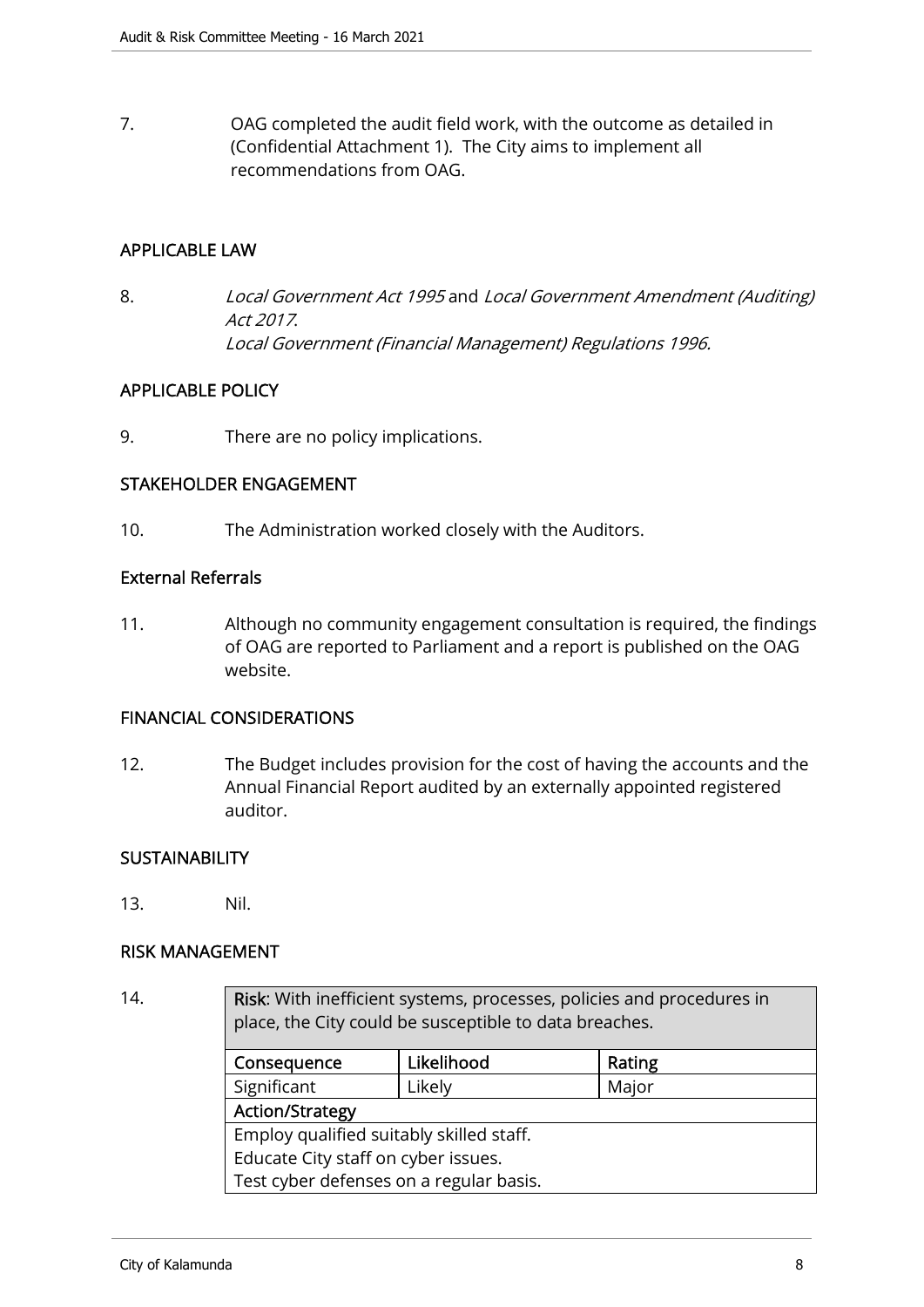Maintain controls and compliance with policy. Ensure an effective internal audit program.

# **CONCLUSION**

15. The Information Systems Audit field work was carried out in accordance with the planning summary from 17 August 2020 to 07 December 2020, with (Confidential Attachment 1) being the outcome of the IT system audit.

#### Voting Requirements: **Simple Majority**

#### COMMITTEE RECOMMENDATION TO COUNCIL

That Council ACCEPT the Information Systems Audit findings Report for the financial year ending 30 June 2020 (Confidential Attachment 1).

Moved: **Cr Geoff Stallard**

Seconded: **Cr Janelle Sewell**

Vote: **CARRIED UNANIMOUSLY (12/0)**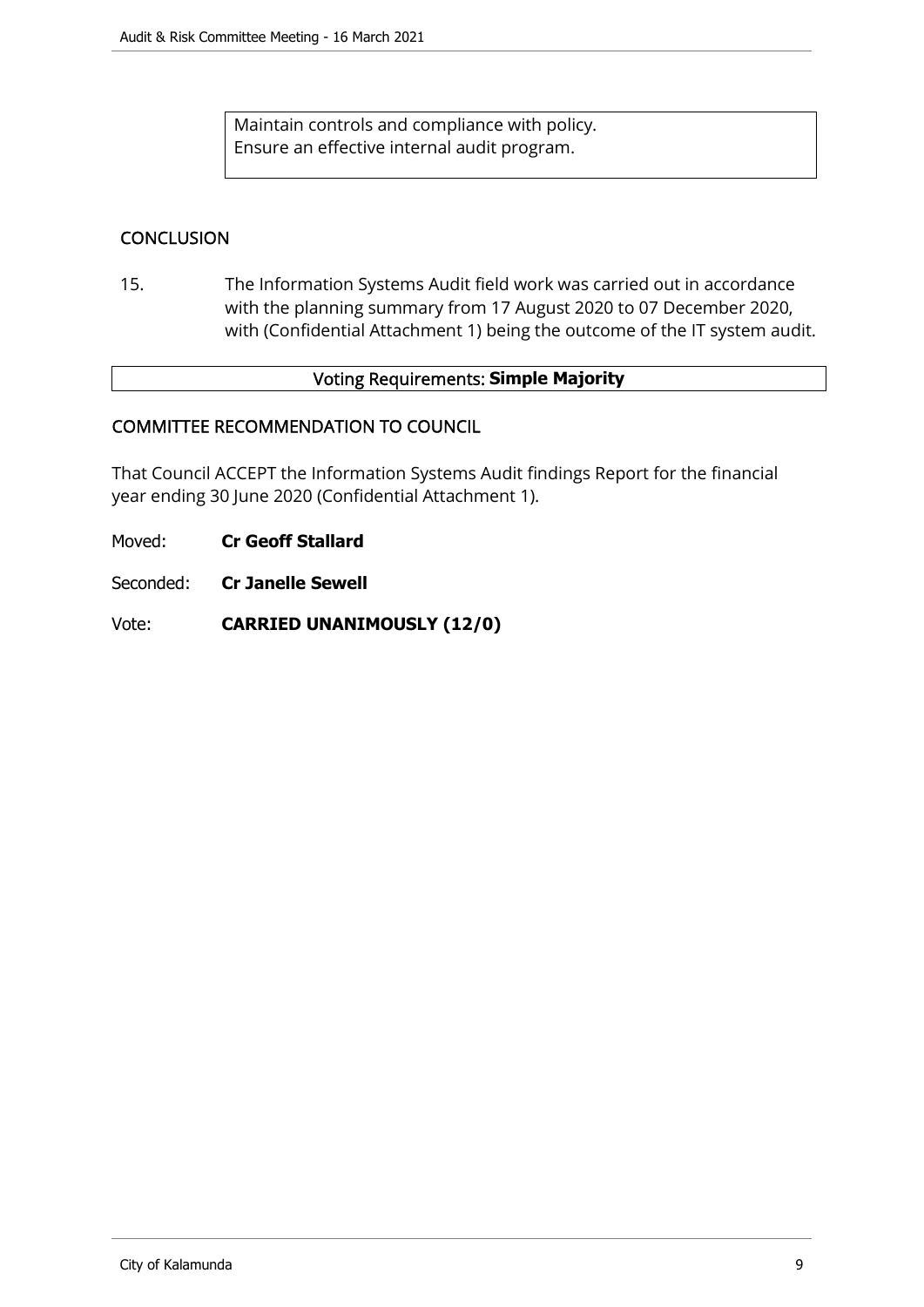# **9.1.2. 2020 Compliance Audit Return**

Declaration of financial / conflict of interests to be recorded prior to dealing with each item.

| Previous             |    |                                       |
|----------------------|----|---------------------------------------|
| Items                |    |                                       |
| Directorate          |    | Office of the Chief Executive Officer |
| <b>Business Unit</b> |    | Governance and Legal                  |
| File Reference       |    |                                       |
| Applicant            |    | City of Kalamunda                     |
| Owner                |    | City of Kalamunda                     |
|                      |    |                                       |
| Attachments          | 1. | 2020 CAR [9.1.2.1 - 11 pages]         |

TYPE OF REPORT

|   | Advocacy    | When Council is advocating on behalf of the community to<br>another level of government/body/agency                                                                                                                                                                                                                                                                                                                                |
|---|-------------|------------------------------------------------------------------------------------------------------------------------------------------------------------------------------------------------------------------------------------------------------------------------------------------------------------------------------------------------------------------------------------------------------------------------------------|
|   | Executive   | When Council is undertaking its substantive role of direction<br>setting and oversight (eg accepting tenders, adopting plans<br>and budgets                                                                                                                                                                                                                                                                                        |
|   | Information | For Council to note                                                                                                                                                                                                                                                                                                                                                                                                                |
| ✓ | Legislative | Includes adopting Local Laws, Town Planning Schemes and<br>Policies. When Council determines a matter that directly<br>impacts a person's rights and interests where the principles of<br>natural justice apply. Examples include town planning<br>applications, building licences, other permits or licences<br>issued under other Legislation or matters that could be<br>subject to appeal to the State Administrative Tribunal |

# STRATEGIC PLANNING ALIGNMENT

Kalamunda Advancing Strategic Community Plan to 2027

#### **Priority 4: Kalamunda Leads**

**Objective 4.1** - To provide leadership through transparent governance. **Strategy 4.1.1** - Provide good governance.

#### EXECUTIVE SUMMARY

1. To consider and adopt the 2020 Compliance Audit Return (CAR) (Attachment 1)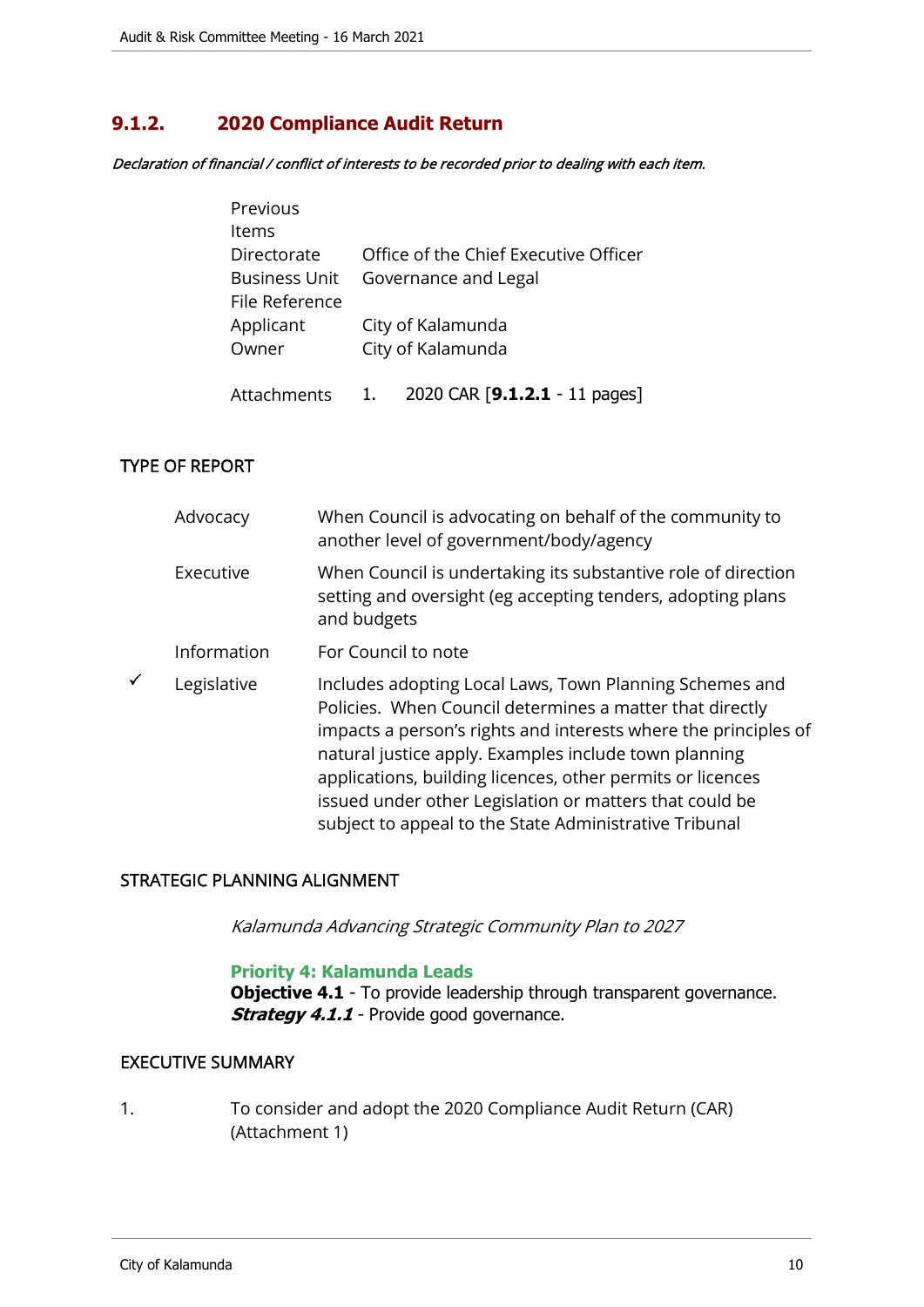- 2. The CAR focuses on areas considered by the Department of Local Government Sport and Cultural Industries (DLGSCI) as key compliance requirements of the Local Government Act 1995 (the Act).
- 3. It is recommended Council adopt the 2020 CAR.

# BACKGROUND

- 4. The CAR in its current format has been an annual requirement for every local government in Western Australia to complete in accordance with section 7.13 (1) (i) of the Act. It is required to be submitted by 31 March each year.
- 5. The CAR is designed to be a tool for local government, allowing it to identify those areas where legislative requirements have not been met and then implement processes to ensure that such instances of noncompliance do not continue.

# DETAILS AND ANALYSIS

- 6. The Terms of Reference of the Audit and Risk Committee require the Committee to review and make recommendations to Council on the completed CAR.
- 7. The 2020 CAR covered 10 categories and 92 questions with an additional Optional Questions category which had 10 questions.
- 8. One item of non-compliance was identified with respect to the items examined in the 2020 CAR.
- 9. The issue of non-compliance involved the late submission of the Annual Financial Interest Returns by one staff member. The matter was reported to the DLGSCI, however it is not known at this time whether any action has been taken by the Department.

# APPLICABLE LAW

10. Local Government Act 1995.

# APPLICABLE POLICY

11. No applicable policy.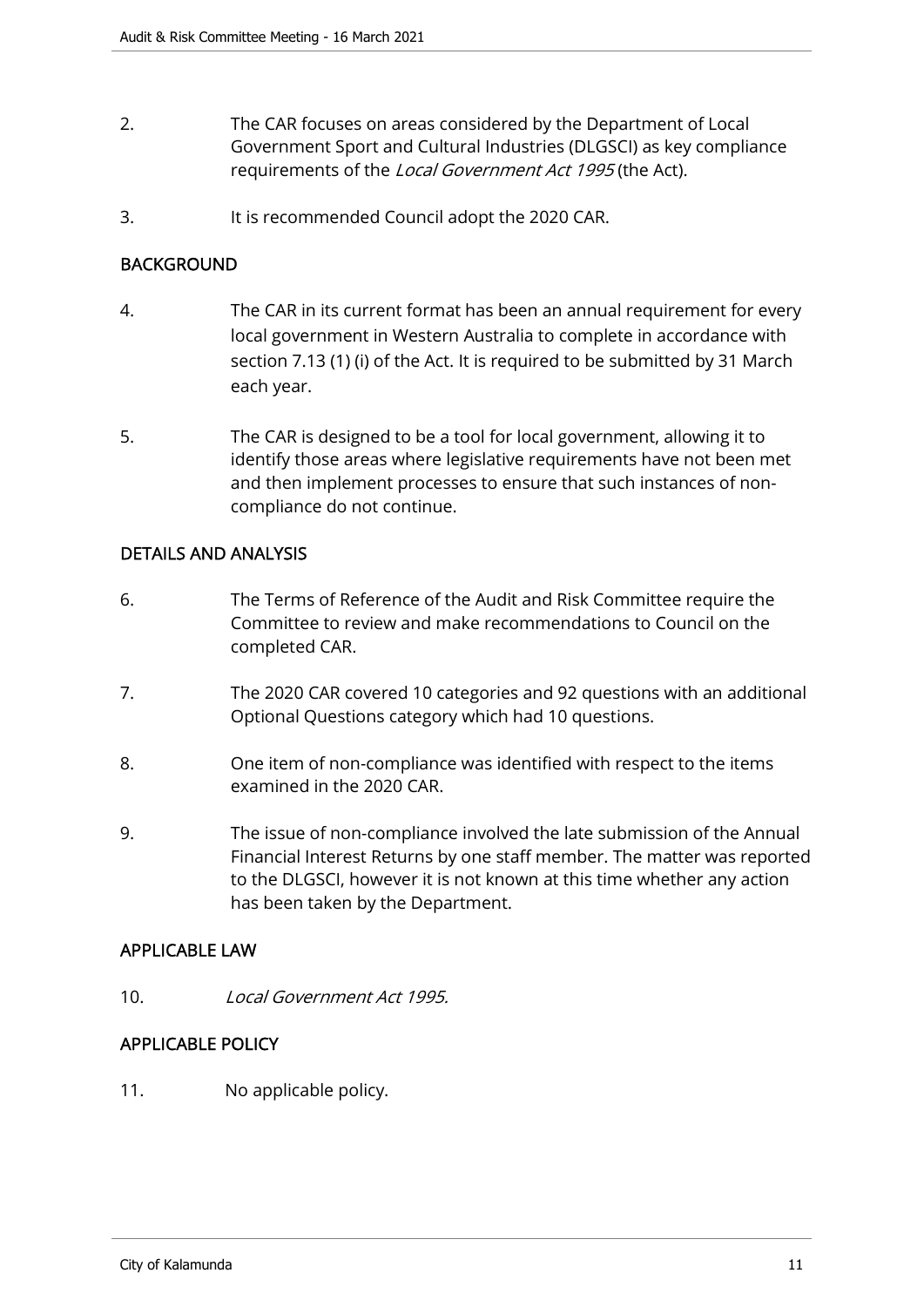# STAKEHOLDER ENGAGEMENT

12. Relevant Business Units provided input into the completion of the CAR, however no community consultation is required.

# FINANCIAL CONSIDERATIONS

13. There are no financial implications arising from the CAR.

#### **SUSTAINABILITY**

#### Social Implications

14. Nil.

# Economic Implications

15. Nil.

# Environmental Implications

16. Nil.

#### RISK MANAGEMENT

| 17. | Risk: Failures within Administration result in detection of non-<br>compliance. |            |        |  |  |
|-----|---------------------------------------------------------------------------------|------------|--------|--|--|
|     | Consequence                                                                     | Likelihood | Rating |  |  |
|     | Moderate                                                                        | Possible   | Medium |  |  |
|     | <b>Action/Strategy</b>                                                          |            |        |  |  |
|     | Ensure improvements are introduced to eliminate non-compliance.                 |            |        |  |  |
|     |                                                                                 |            |        |  |  |

Risk: That the Compliance Audit Return is not adopted as required by the legislation.

|                                                                          | Likelihood |        |  |  |  |  |
|--------------------------------------------------------------------------|------------|--------|--|--|--|--|
| Consequence                                                              |            | Rating |  |  |  |  |
| Moderate                                                                 | Possible   | Medium |  |  |  |  |
| <b>Action/Strategy</b>                                                   |            |        |  |  |  |  |
| Sufficient information is provided that satisfies Council the Compliance |            |        |  |  |  |  |
| Audit Return has been completed as required and should be adopted.       |            |        |  |  |  |  |
|                                                                          |            |        |  |  |  |  |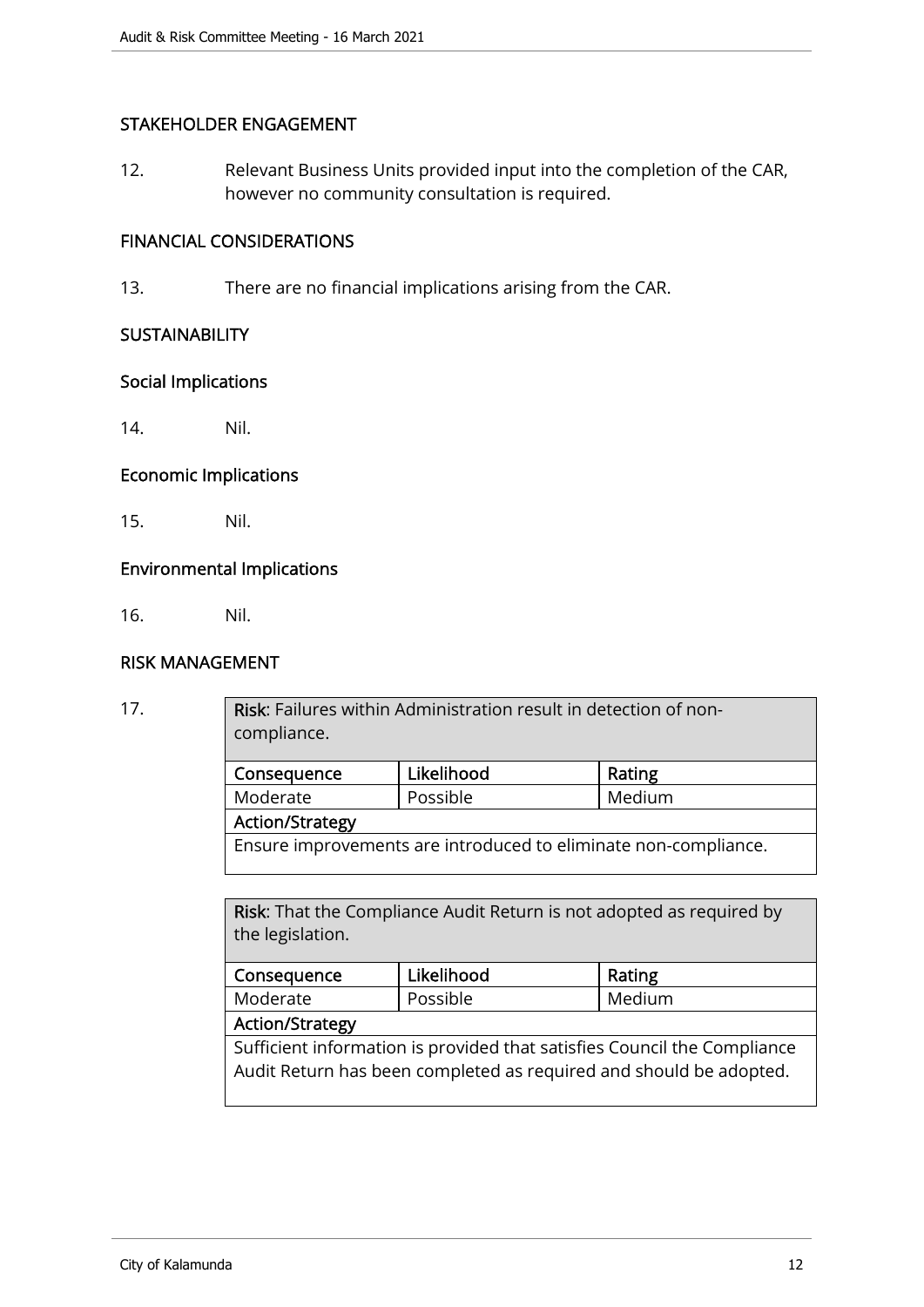# **CONCLUSION**

- 18. Whilst the document presented to Council indicates all responses have been provided by one particular officer, this relates to the online input process for the CAR. Answers to various sections of the CAR have been provided by relevant Business Units.
- 19. Whilst there was one instance of non-compliance identified, the City continues to maintain its high standards of compliance with respect to those areas examined by the CAR.

#### Voting Requirements: **Simple Majority**

#### COMMITTEE RECOMMENDATION TO COUNCIL

That Council ADOPT the Compliance Audit Return for the year ending 31 December 2020 (Attachment 1).

Moved: **Cr Geoff Stallard**

Seconded: **Cr Janelle Sewell**

Vote: **CARRIED UNANIMOUSLY (12/0)**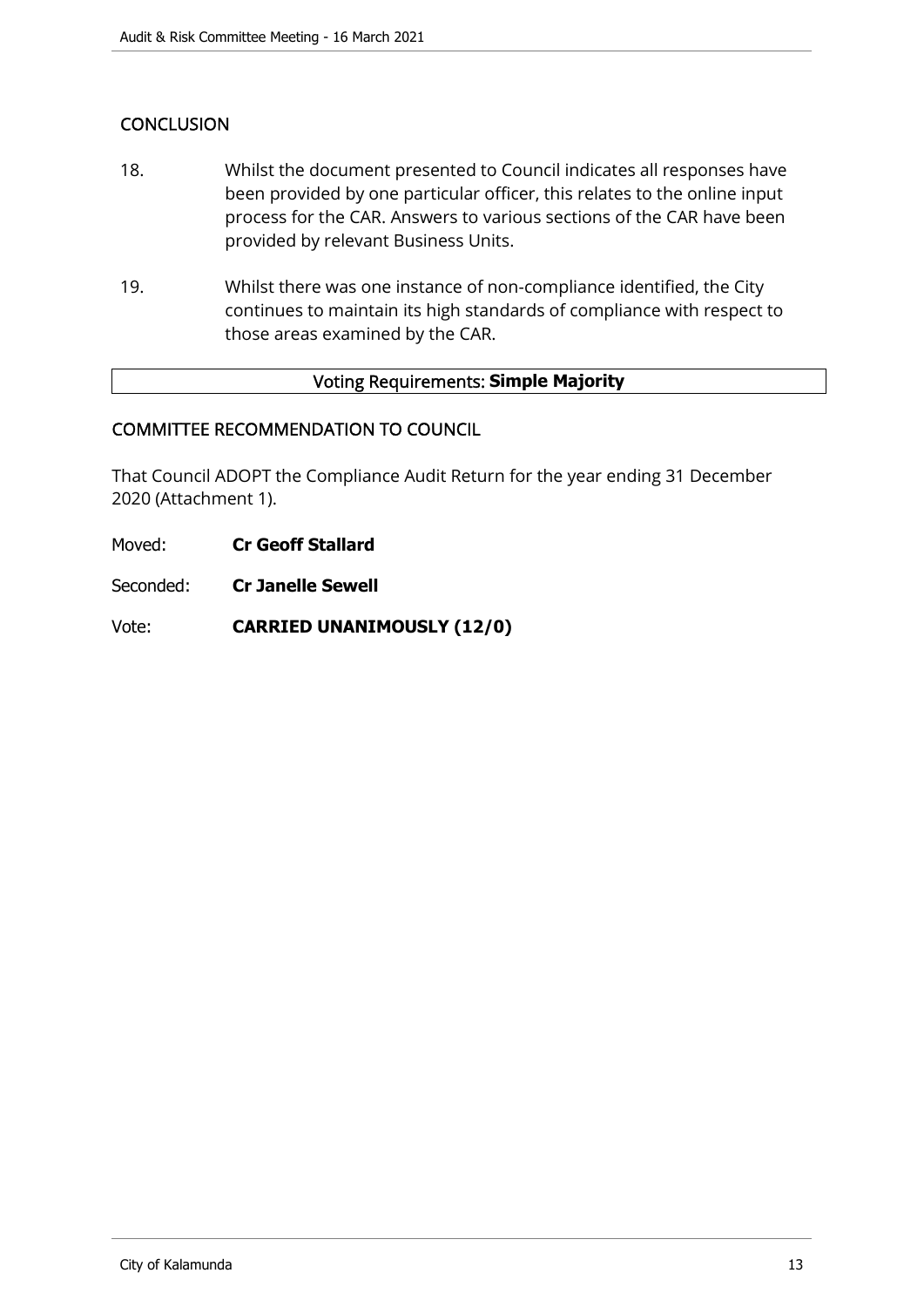# **9.1.3. Draft Policy Naming of Parks, Reserves, Streets and Infrastructure**

#### **Declaration of financial / conflict of interests to be recorded prior to dealing with each item.**

 Previous Items 163/2020 **Directorate**  Business Unit File Reference Applicant **Owner** 

| Attachments | 1574- Geographic-names-policies- V 3- November- |
|-------------|-------------------------------------------------|
|             | 2020 [9.1.3.1 - 127 pages]                      |

- 2. Draft Policy Naming of parks, reserves, streets and infrastructure [**9.1.3.2** - 4 pages]
- 3. Engagement Report Naming of Locations 2020 [**9.1.3.3** - 15 pages]

#### **TYPE OF REPORT**

|   | Advocacy    | When Council is advocating on behalf of the community to<br>another level of government/body/agency                                                                                                                                                                                                                              |
|---|-------------|----------------------------------------------------------------------------------------------------------------------------------------------------------------------------------------------------------------------------------------------------------------------------------------------------------------------------------|
|   | Executive   | When Council is undertaking is substantive role of direction<br>setting and oversight (eg accepting tenders, adopting plans and<br>budgets                                                                                                                                                                                       |
|   | Information | For Council to note                                                                                                                                                                                                                                                                                                              |
| ✓ | Legislative | Includes adopting Local Laws, Town Planning Schemes and<br>Policies. When Council determines a matter that directly impacts<br>a person's rights and interests where the principles of natural<br>justice apply. Examples include town planning applications,<br>building licences, other permits or licences issued under other |

#### **STRATEGIC PLANNING ALIGNMENT**

Kalamunda Advancing Strategic Community Plan to 2027

#### **Priority 1: Kalamunda Cares and Interacts**

State Administrative Tribunal

**Objective 1.2** - To provide a safe and healthy environment for community to enjoy.

Legislation or matters that could be subject to appeal to the

**Strategy** - 1.2.3 Provide high quality and accessible recreational and social spaces and facilities.

**Strategy - 1.2.1** Facilitate a safe community environment.

#### **Priority 3: Kalamunda Develops**

**Objective 3.4** - To be recognised as a preferred tourism destination. **Strategy 3.4.1** - Facilitate, support and promote, activities and places to visit.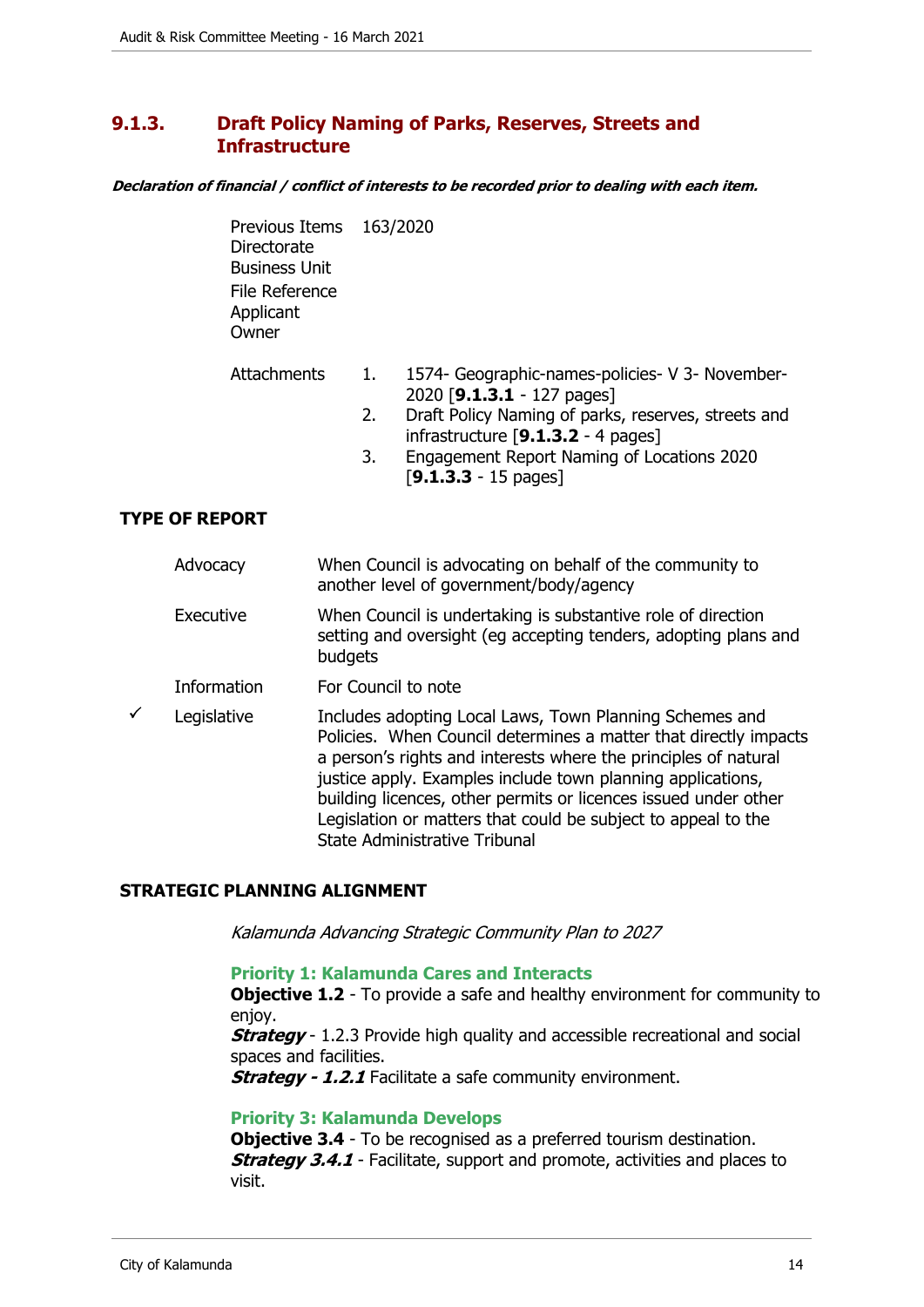#### **Priority 4: Kalamunda Leads**

**Objective 4.1** - To provide leadership through transparent governance. **Strategy 4.1.1** - Provide good governance.

#### **Priority 4: Kalamunda Leads**

**Objective 4.2** - To proactively engage and partner for the benefit of community. **Strategy 4.2.1** - Actively engage with the community in innovative ways.

#### **EXECUTIVE SUMMARY**

- 1. The purpose of this report is to consider the draft Policy Naming of parks, reserves, streets and infrastructure.
- 2. The City of Kalamunda (City) undertook consultation on the naming of parks and reserves in 2020.
- 3. The recommendation is to adopt the Policy for the naming of parks, reserves, streets and infrastructure for the purposes of public advertising.

# **BACKGROUND**

- 4. The Forrestfield Football Club brought a proposal before Council on 11 August 2020 (10.4.6) to rename the John Reid Oval to the Terry Davidson Oval. The resolution was that Council: 1. DEFER consideration of the request to rename John Reid Oval in Forrestfield and the Forrestfield Football Club advised accordingly. 2. REQUEST a Policy is developed for the naming or renaming of any locations in the City of Kalamunda which is brought to Council for endorsement for the purposes of community consultation. 5. The Land Administration Act 1997, provides the Minister for Lands (the Minister) with the authority for officially approving all geographic features and place names in Western Australia. 6. The Geographic Names Committee provides recommendations to the Minister for Lands on naming matters for the state.
- 7. Through delegated authority, Landgate acts on the Minister's behalf to undertake the necessary administrative responsibilities.

#### **DETAILS AND ANALYSIS**

8. Names are the first point of reference used when referring to a spatial location. They are indispensable when used as public and personal references for location description and identification for example defence, emergency service responders and postal services, addresses, navigation.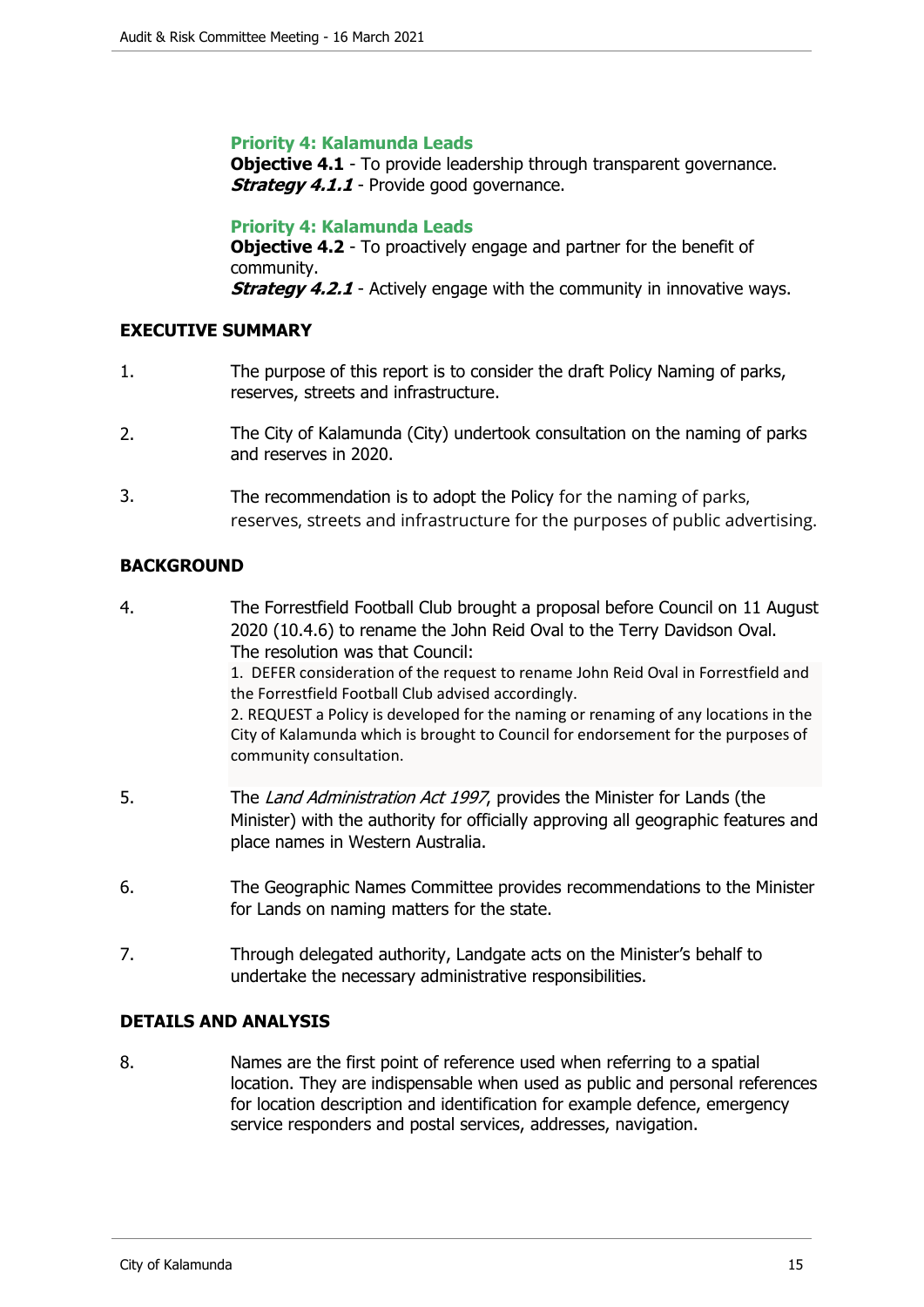- 9. Benefits of recording and preserving geographic names are associated with the past, present and future of a community. They form an integral part of personal identity by defining where people were born, live, have lived and from where their ancestors have come from.
- 10. In order to comply with relevant legislation and to provide an open and transparent naming process, policies and standards are required. (Appendix A: Copy of the Geographical.
- 11. The purpose of the Policy is to ensure a consistent approach for the City's requirements for the naming of parks, reserves, streets and infrastructure as set out by the Geographic Names Committee Policies and Standards for Geographical Naming in Western Australia. (See Appendix B: Draft Policy Naming of parks, reserves, streets and infrastructure).
- 12. The Criteria for assessment is proposed as follows:
	- 1. The naming of a park, reserve, street, field and infrastructure shall be determined by Council.
	- 2. A list of all names and their origins will be kept within a Geographic Names Register.
	- 3. Priority will be given to the naming of parks and reserves after an adjacent street or feature to maximise the identification of that park or reserve with an area.
	- 4. Components of recreational reserves (e.g. pavilions, ovals, gardens etc.) may:
		- a) be named in honour of community members who have contributed towards the establishment of the facility or towards the community in general. Such proposals may include forename/surname combinations; or
		- b) have commercial short-term names for the purposes of event promotion or sponsorship.
	- 5. All requests for the naming of a park, street, reserve, field or infrastructure must be identified within one of the following categories:
		- a) A figure of local historical note;
		- b) Geographic feature(s); or
		- c) Other acceptable theme(s).
	- 6. Requests for the naming of a park, street, reserve, field or infrastructure after a person must be made in writing and contain the following details of the person intended to be recognised:
		- a) Name;
		- b) Date of birth and year of death, if applicable;
		- c) (If applicable) Detailed information and supporting documentation (e.g. letters, newspaper articles, oral histories, photographs etc.) to demonstrate the person's significant contribution(s)/relevance to the local community: A significant contribution could include:
			- i. Two or more terms of office on a local government council.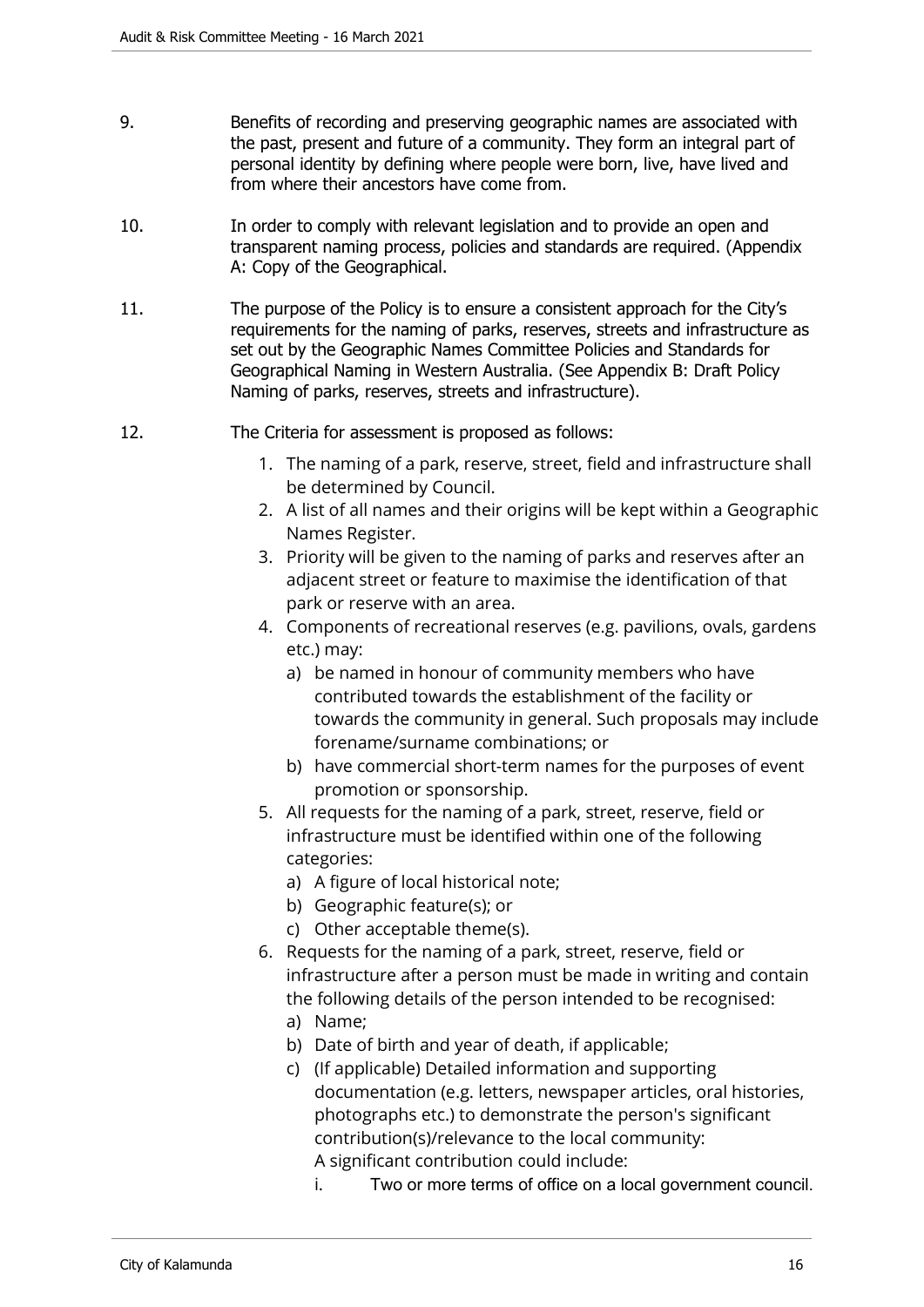- ii. Twenty (20) or more years association with a local sporting or community group, such as Scouts, Apex, Rotary, School P & C etc.
- iii. Action by an individual to protect, restore, enhance, or maintain an area that produces substantial long-term improvements for the community for the community or area.
- iv. Evidence of works undertaken being of a pioneering nature for the benefit of the community;
- d) (If applicable) Evidence of all efforts to gain consent from family members of the person who is being recognised in the name; and
- e) (if applicable) supporting commentary when Noongar name is proposed.
- 7. Names chosen for City parks, reserves, fields and infrastructure are expected to be permanent, and re-naming is discouraged. Renaming will only be considered in exceptional circumstances and where significant community support has been demonstrated.
- 8. Nothing in this policy prevents Council from approving short term names for the purposes of event promotion or sponsorship.
- 9. The Council shall in determining the application, to name a City facility, Street, Park, Reserve, Building or significant infrastructure: (a) Give due consideration to any submissions received;

(b) Receive a confidential report from the Chief Executive Officer detailing all requests to apply a name; and

(c) approve of any application only by an Absolute Majority Decision.

13. All applications for naming reserves, parks, fields or buildings must be made in writing and assessed by the City regardless of which facility or who initiated the request.

All applications shall be confidential and considered by the Council

After consideration by Council of the application, approval is to be sought from the local community, facility users and the person being honoured or their family prior to forwarding the proposal to the Geographic Names Committee.

# 14. Requests to name the following shall be forwarded to the Geographic Names Committee, for approval if the name is:

- a) A feature name for a reserve or park
- b) A building on an unnamed reserve.

Requests to name the following shall be submitted to the Geographic Names Committee, for information only:

- a) Buildings on a named reserve.
- b) General buildings in the community

All proposals forwarded to the Geographic Names Committee shall include the following: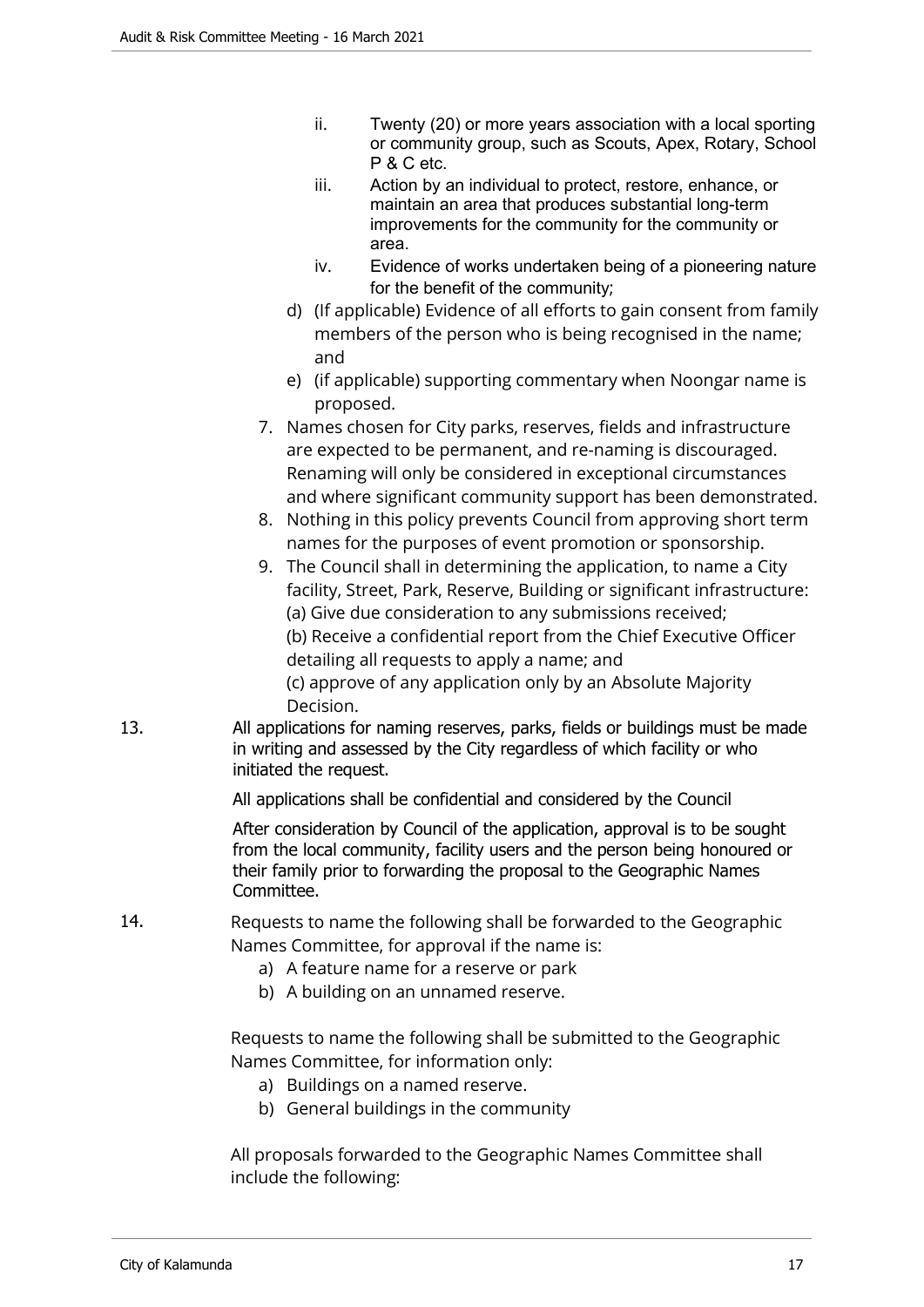- a) A covering letter outlining Councils approval.
- b) An outline of the person being honoured and justification statement.
- c) The proposed name and the location of the facility being named, including a map
- 15. Once a proposed name is approved by Council, the local community and the Geographic Names Committee a plaque and/or sign should be prepared.
- 16. For naming of reserves and parks the following shall apply:
	- a) A plaque with appropriate wording shall be supplied and securely fixed adjacent to the reserve sign
	- b) A standard reserve sign shall be supplied and installed with the name of the person being honoured and the locality name in order to identify the facility's geographical location.
- 17. For naming of buildings the following shall apply:
	- a) A plaque with appropriate wording shall be supplied and securely fixed to the building with a sign naming the building.
	- b) At a strategic location within the building, a framed picture shall be provided, containing the testimonial details and photograph of the person after whom the building has been named.
- 18. The naming of Streets shall be in accordance with the Geographic Names Committee Policies and Standards for Geographical Naming in Western Australia.

# **APPLICABLE LAW**

- 19. Local Government Act 1995
- 20. Land Administration Act 1997

# **APPLICABLE POLICY**

21. Service 5: Communication and Engagement

#### **STAKEHOLDER ENGAGEMENT**

- 22. A community survey was open from 8 October 2020 13 November 2020.
- 23. During the campaign the City's engage portal had 138 visits for this project, with 78 Informed Visitors, 112 Aware Visitors and 29 responses received from the Community. (Please see appendix C for a Copy of the Community Engagement Report.
- 24. When asked, "What, or who, should the City recognise when naming parks, reserves, streets and infrastructure? (Number your preferred options, with one (1) being your most preferred option)" community response was as follows: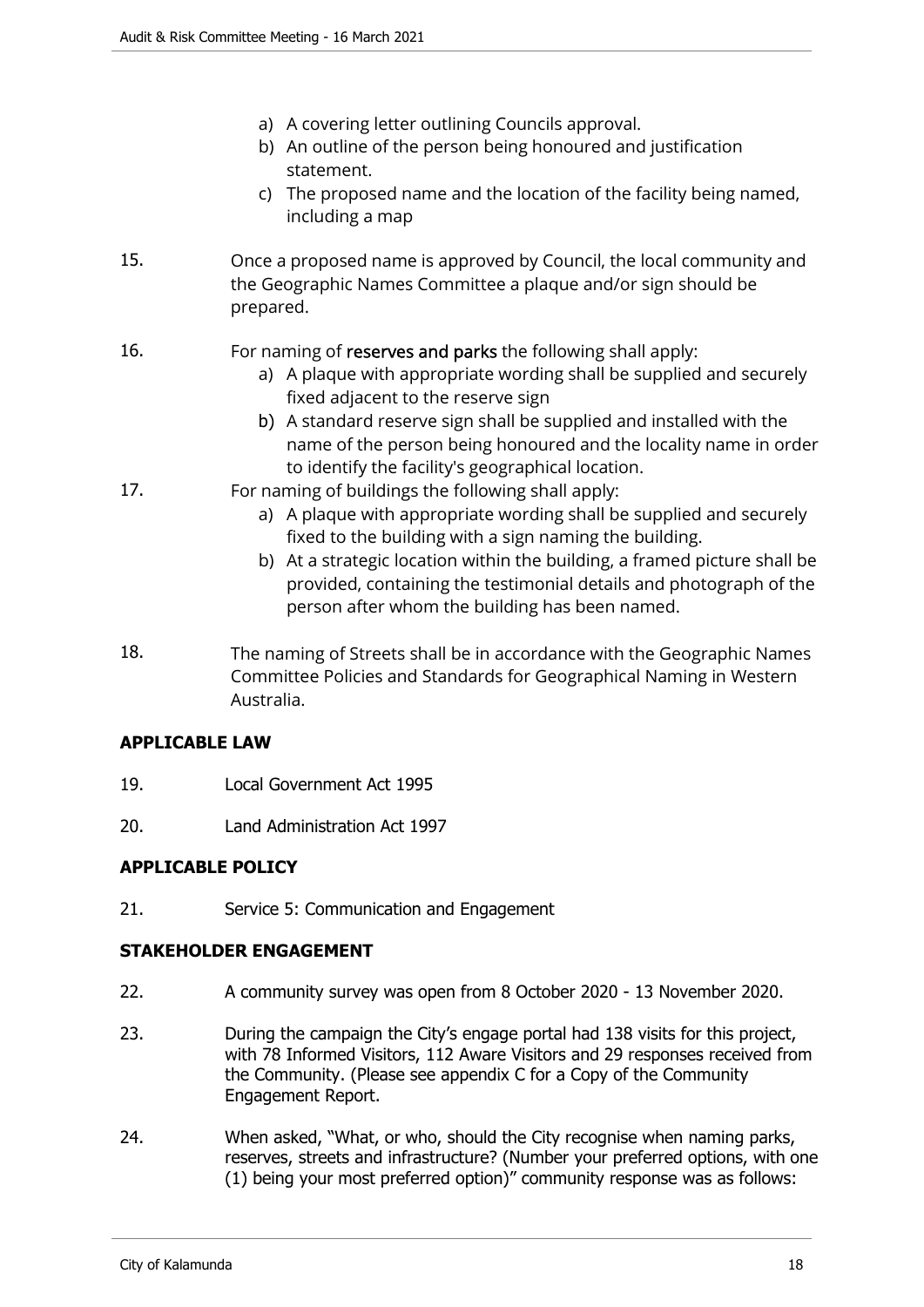

25. When asked, "Should changing an existing name of a City park, reserve, field or infrastructure be permitted?" 18 respondents said yes and 8 said No.



26. In the Policies and Standards for Geographical Naming in Western Australia Version 03:2017, "Any change to an existing approved name is discouraged.

> As all official names are meant to be enduring, any proposals to change the name of a feature, administrative boundary or road must include evidence of a compelling reason for such a change, for example the proposal is deemed to be in the public interest for safety reasons.

> The changing of a name merely to correct or re-establish historical usage shall not be considered in itself a reason to change a name.

Evidence of community consultation and feedback from all relevant agencies and jurisdictions must be included with the submission.

All such requests will be required to be presented to Landgate for consideration. If Landgate determines that the name change is unnecessary or non-essential, yet there is enough community support for the change and it is compliant with the relevant naming policies and standards, it may be approved but it shall incur a service charge."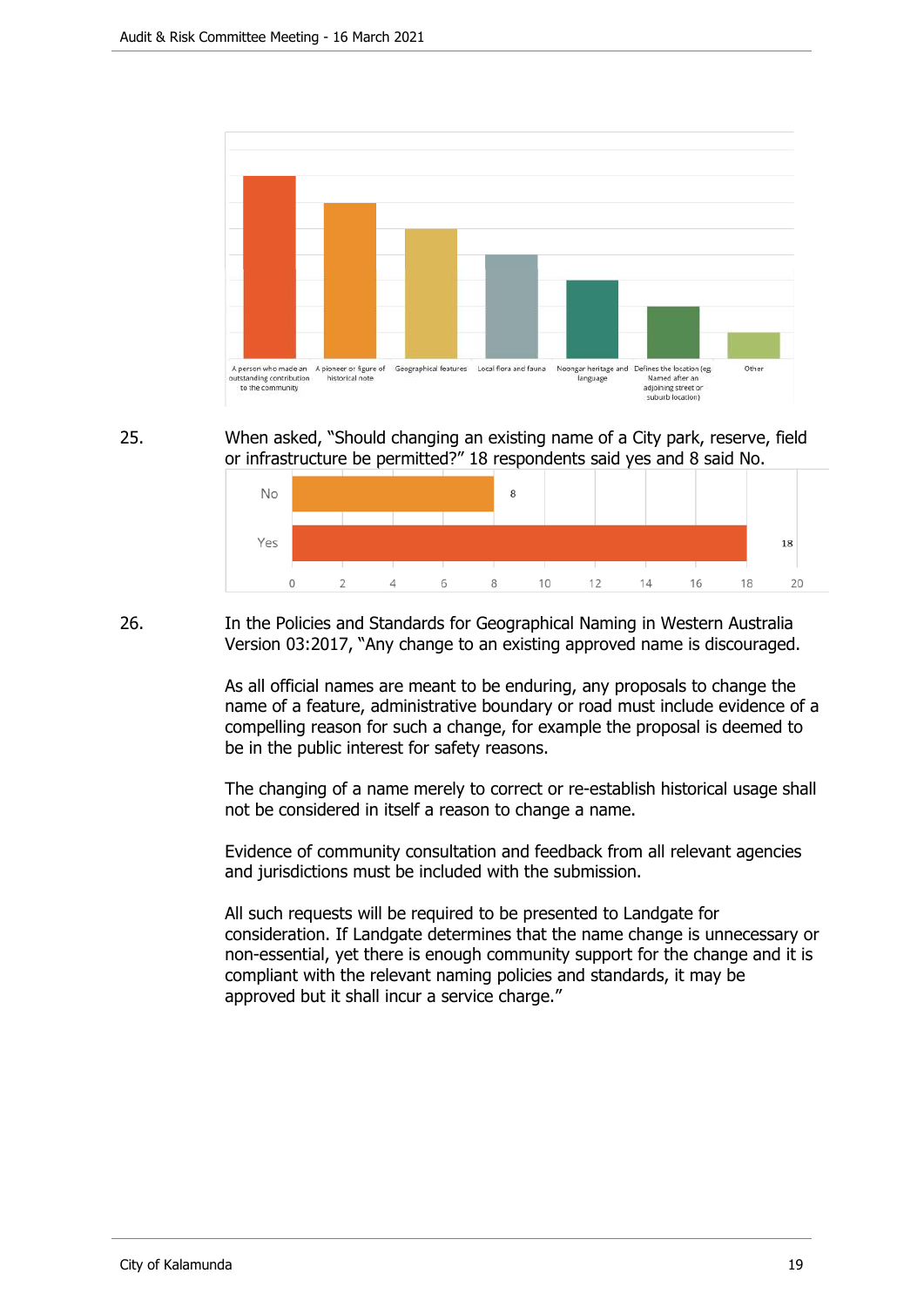27. When those surveyed were asked, "Should a plaque be installed at the location to explain the origins of the name whenever practical?: Responses indicated 21 people supported this and 3 did not.



28. When respondents were asked, "Do you think the community should have the opportunity to vote, or provide input, on names of parks, reserves, fields or infrastructure? 16 people said yes, nine respondents said sometimes and one said no.



- 29. When asked, "Do you support the dual naming of parks, reserves, fields or infrastructure?," 15 respondents indicated they did and 11 did not.
- 30. Suburb analysis of respondents is as follows:

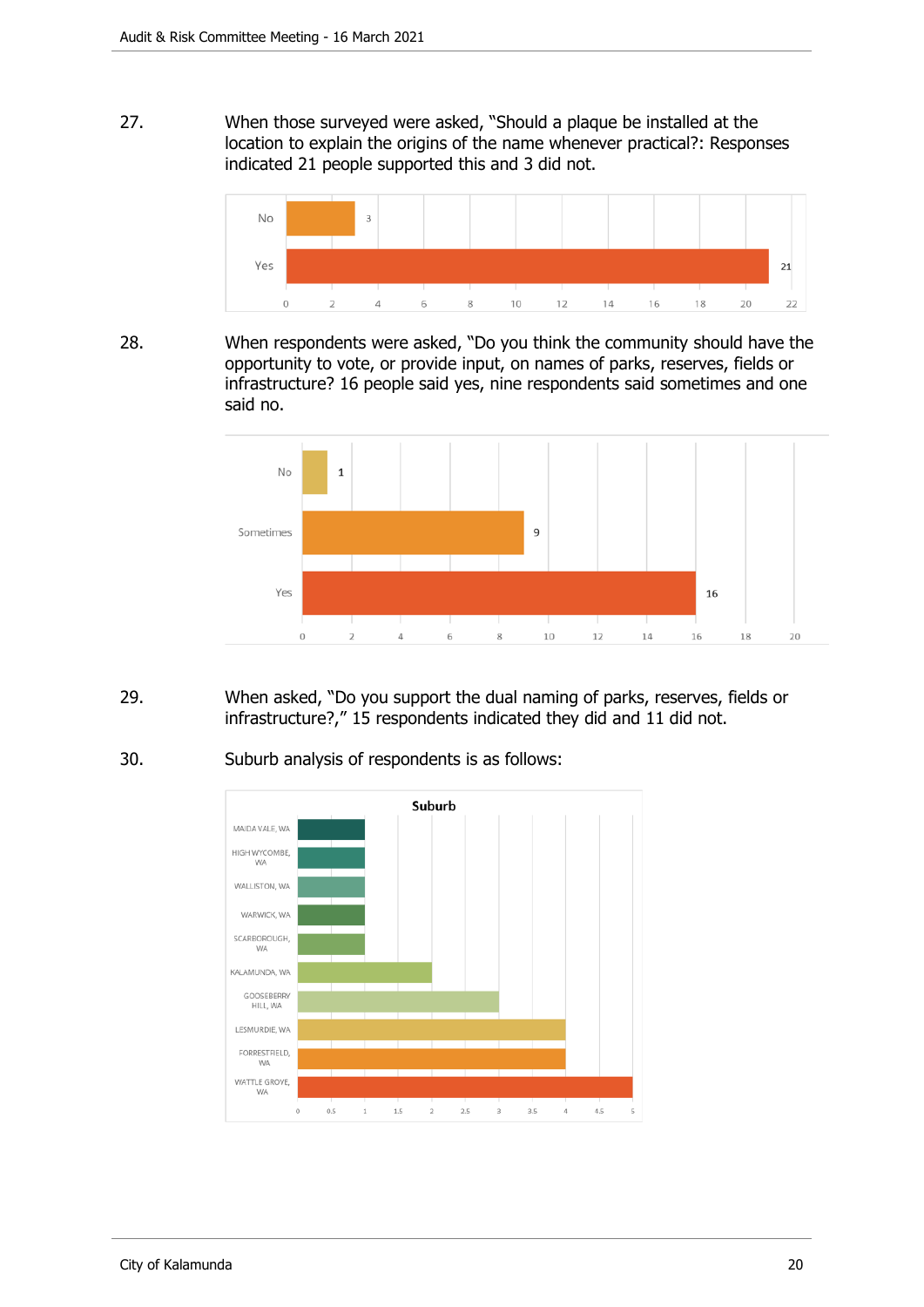#### 31. The age of respondents was:



#### **FINANCIAL CONSIDERATIONS**

32. Cost of plaques or signage need to be factored into operating costs, with signage assets having a  $7 - 10$  year life span. This is proposed as a part of any new building or development, and for existing to be a part of the Buildings maintenance.

#### **SUSTAINABILITY**

# **Social Implications**

33. There is a strong social value in the naming of parks, reserves, streets and infrastructure.

#### **Economic Implications**

34. N/A

# **Environmental Implications**

35. N/A

#### **RISK MANAGEMENT**

36. **Risk**: The City of Kalamunda continues to not have a Policy for the Naming of parks, reserves, streets and infrastructure.

| <b>Consequence</b>     | <b>Likelihood</b>                                                  | <b>Rating</b>                                                                                                                                                 |  |  |  |
|------------------------|--------------------------------------------------------------------|---------------------------------------------------------------------------------------------------------------------------------------------------------------|--|--|--|
| Moderate               | Possible                                                           | Medium                                                                                                                                                        |  |  |  |
| <b>Action/Strategy</b> |                                                                    |                                                                                                                                                               |  |  |  |
| naming.                | make recommendations to Council in regards to any applications for | A policy has been drafted. Where there is no local policy the City will utilize<br>the Policies and Standards for Geographical Naming in Western Australia to |  |  |  |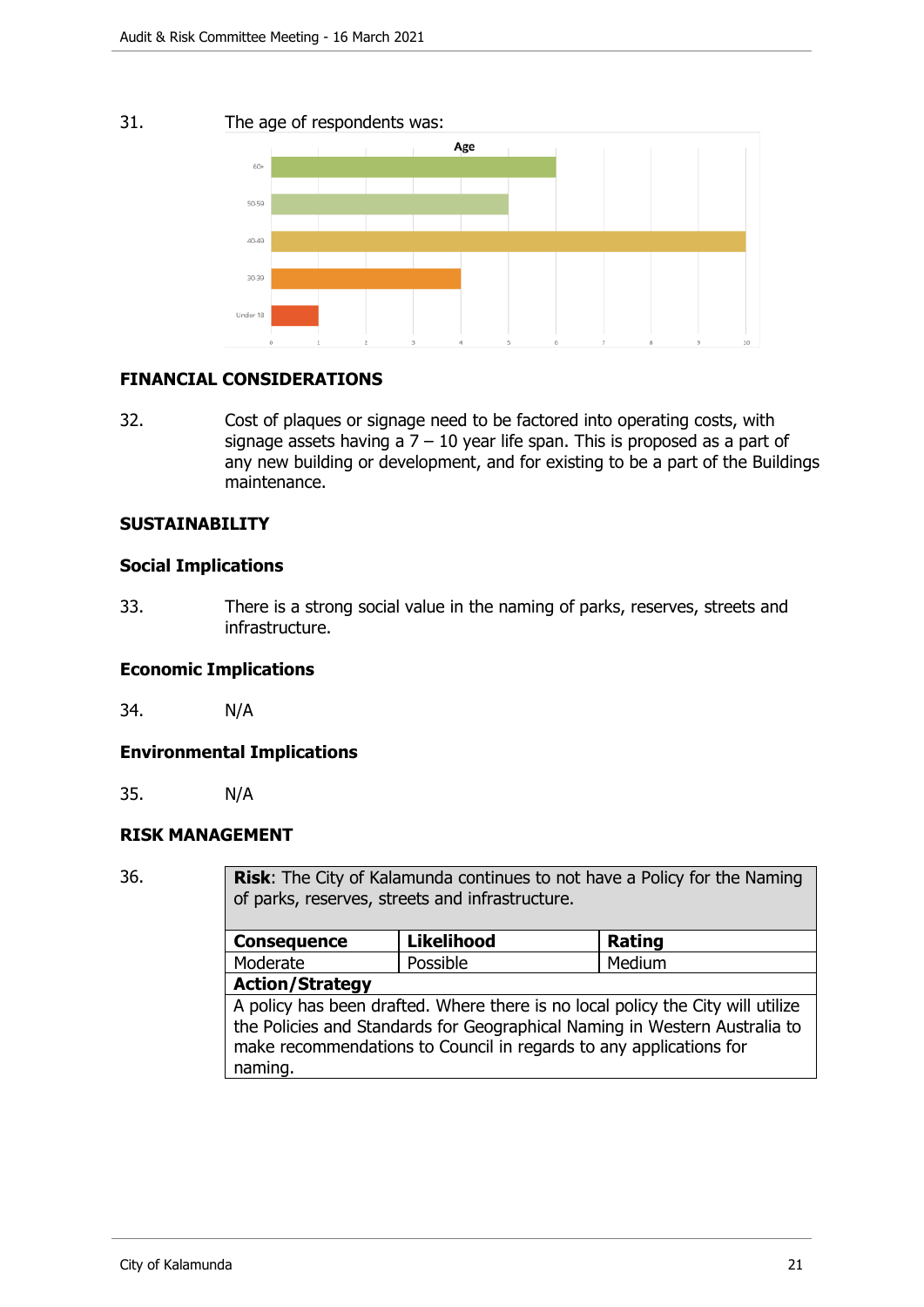# **CONCLUSION**

- 37. The City supports the implementation of a policy to guide requests, processes, and recommendations in regard to the naming of parks, reserves, streets and infrastructure.
- 38. Officers have developed the policy to complement the work of the State Governments Policies and Standards for Geographical Naming in Western Australia.
- 39. The City has a number of unnamed reserves and the need to name new Parks, Reserves, Streets and Infrastructure, which will benefit from the formation of a policy.

#### **Voting Requirements: Simple Majority**

#### **COMMITTEE RECOMMENDATION TO COUNCIL**

That Council:

- 1. NOTE Governance Policy: Naming of parks, reserves, streets and infrastructure for the purposes of public advertising for a period of not less than 28 days.
- 2. NOTE the requirements of the Policies and Standards for Geographical Naming in Western Australia.
- 3. REQUEST the Chief Executive Officer write to the Forrestfield Football Club and advise the Policy: Naming of Parks, Reserves, Streets and Infrastructure will be for public advertised.
- Moved: **Cr Janelle Sewell**
- Seconded: **Cr Margaret Thomas**

Vote: **CARRIED UNANIMOUSLY (12/0)**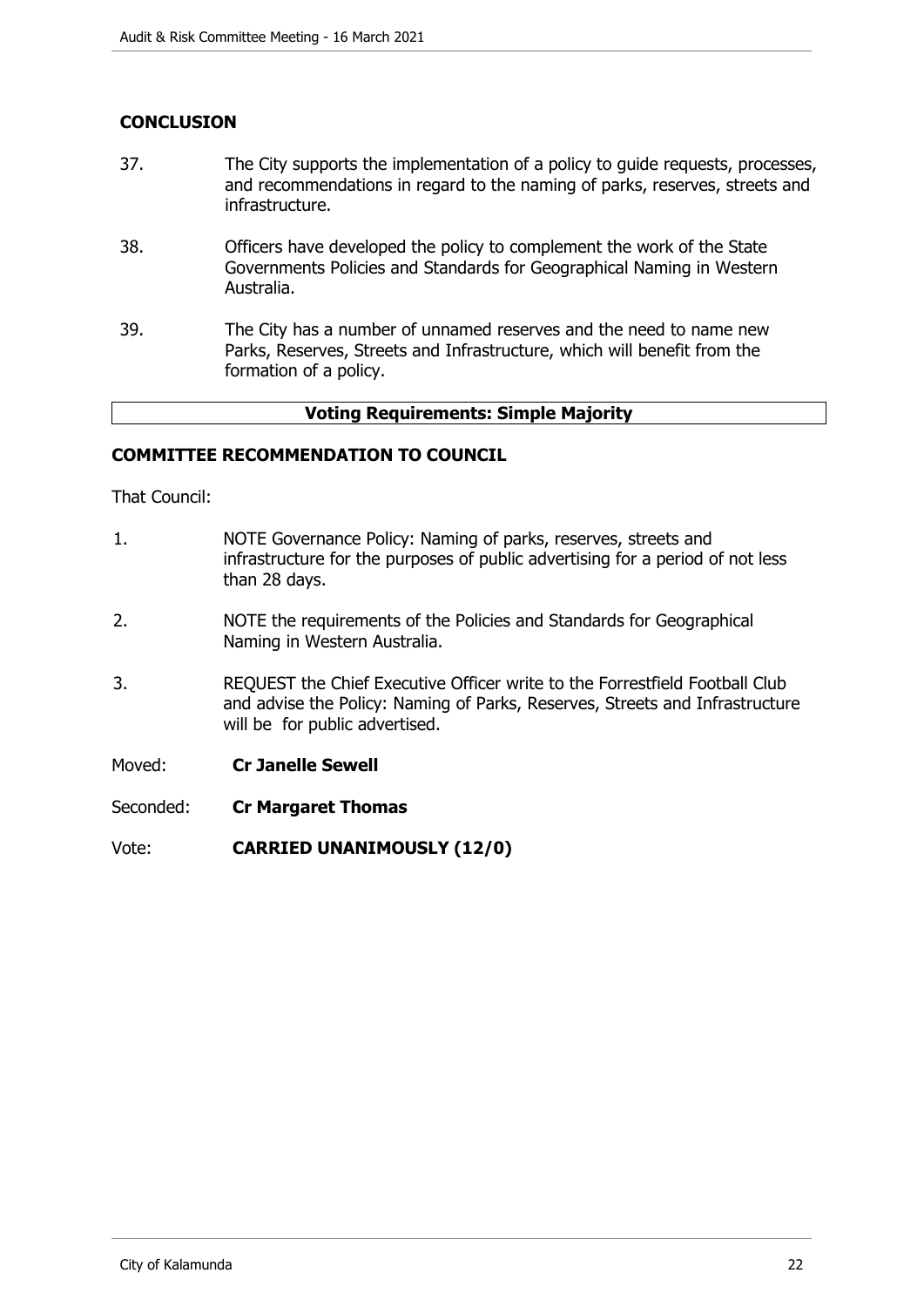# **9.1.4. Code of Conduct - Council Members, Committee Members and Candidates**

Declaration of financial / conflict of interests to be recorded prior to dealing with each item.

| Previous<br>ltems                                                    | OCM 240/2020                                                                                                                                                                                                               |
|----------------------------------------------------------------------|----------------------------------------------------------------------------------------------------------------------------------------------------------------------------------------------------------------------------|
| Directorate<br>Business Unit<br>File Reference<br>Applicant<br>Owner | Office of the CEO<br>Governance                                                                                                                                                                                            |
| Attachments                                                          | City of Kalamunda Code of Conduct Feb 21 [9.1.4.1 -<br>1.<br>10 pages]<br>2.<br>Code of Conduct Regulations Expalnatory Notes<br>$[9.1.4.2 - 6 \text{ pages}]$<br>Code of Conduct Complaint Form [9.1.4.3 - 2 pages]<br>3. |
| <b>TYPE OF REPORT</b>                                                |                                                                                                                                                                                                                            |
| Advocacy                                                             | When Council is advocating on behalf of the community to                                                                                                                                                                   |

|   |             | another level of government/body/agency                                                                                                                                                                                                                                                                                                                                                                                            |
|---|-------------|------------------------------------------------------------------------------------------------------------------------------------------------------------------------------------------------------------------------------------------------------------------------------------------------------------------------------------------------------------------------------------------------------------------------------------|
| √ | Executive   | When Council is undertaking its substantive role of direction<br>setting and oversight (eg accepting tenders, adopting plans<br>and budgets                                                                                                                                                                                                                                                                                        |
|   | Information | For Council to note                                                                                                                                                                                                                                                                                                                                                                                                                |
|   | Legislative | Includes adopting Local Laws, Town Planning Schemes and<br>Policies. When Council determines a matter that directly<br>impacts a person's rights and interests where the principles of<br>natural justice apply. Examples include town planning<br>applications, building licences, other permits or licences<br>issued under other Legislation or matters that could be<br>subject to appeal to the State Administrative Tribunal |

#### STRATEGIC PLANNING ALIGNMENT

Kalamunda Advancing Strategic Community Plan to 2027

#### **Priority 4: Kalamunda Leads**

**Objective 4.1** - To provide leadership through transparent governance. **Strategy 4.1.1** - Provide good governance.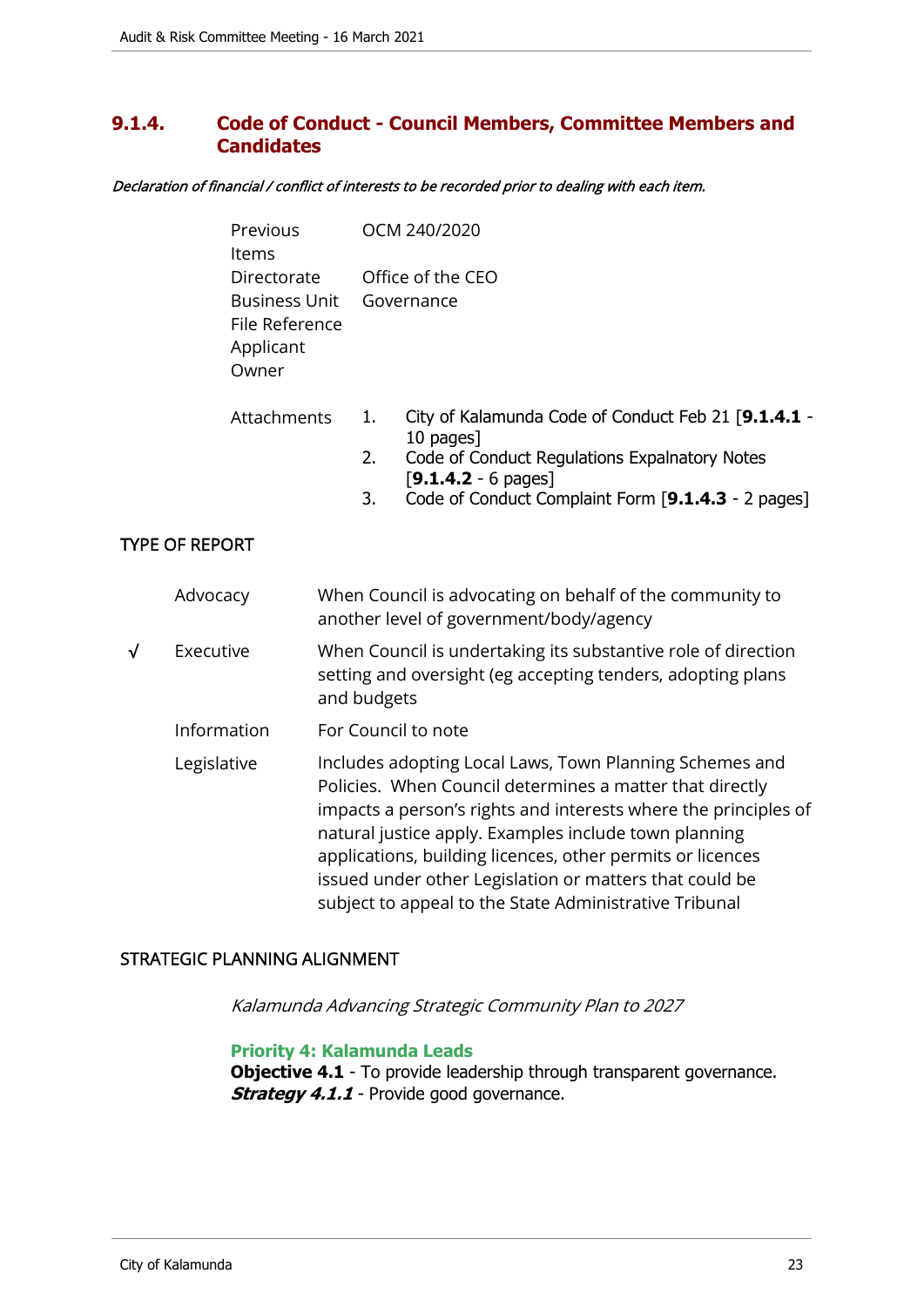# EXECUTIVE SUMMARY

- 1. The purpose of this report is for Council to consider the adoption of a new Code of Conduct.
- 2. Adoption of a new Code of Conduct is required following the gazettal of the Local Government (Model Code of Conduct) Regulations 2021, on 2 February 2021.
- 3. It is recommended that Council withdraw the previous Code of Conduct and adopt the new Code of Conduct – Council Members, Committee Members and Candidates.

# **BACKGROUND**

- 4. The Local Government (Model Code of Conduct) Regulations 2021 were gazetted on 2 February 2021 and took effect on 3 February 2021. This change immediately introduced a Model Code of Conduct that applies to every local government in Western Australia.
- 5. These regulations bring into effect sections 48 to 51 of the Local Government Legislation Amendment Act 2019. A detailed summary of these regulations is contained in Attachment 2 Model Code of Conduct – Explanatory Notes.
- 6. Public comment was recently sought by the Department of Local Government, Sport and Cultural Industries (the Department) about this regulation, the City provided comment in late 2020. At the 24 November 2020 OCM, Council resolved the following (in part):

# "That Council:

ENDORSE the following comments being submitted to the Department of Local Government, Sport and Cultural Industries:

- (a) The City of Kalamunda objects to
	- i. the proposed Local Government (Model Code of Conduct) Regulations and Model Code of Conduct.
	- ii. the cost and responsibility shifting that would be introduced through the proposed Local Government (Model Code of Conduct) Regulations and Model Code of Conduct.
	- iii. the removal of an independent, objective body from the consideration, investigation and judgement of allegations and breaches of the proposed Model Code of Conduct.
	- iv. to the inclusion of candidates for election in a Code of Conduct that applies to current elected members and committee members.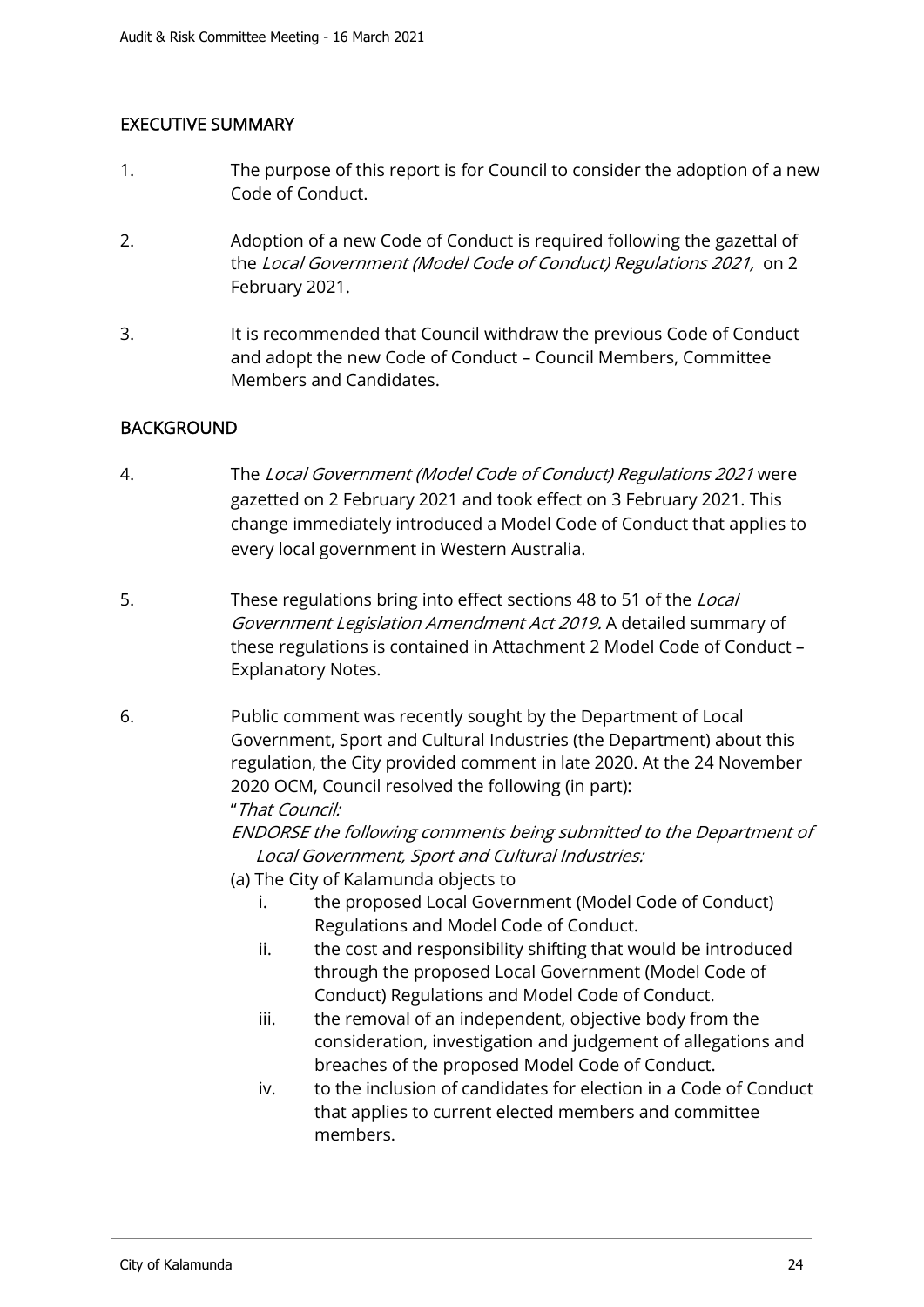(b) The City of Kalamunda would support a Model Code of Conduct that provides some guidance and standardisation for local government but that does not include the provisions objected to in point (a).

# DETAILS AND ANALYSIS

7. Each local government was previously required to develop their own code of conduct and manage behaviour in accordance with that code. The CEO undertook the role of Complaints Officer, registering all complaints, maintaining records, assessing the validity of the complaint, seeking additional evidence or information if required and liaising with the Mayor in accordance with the City's Code of Conduct.

> The new regulations replace these individual codes by introducing a model code that applies to all Council Members, Committee Members and Candidates.

- 8. It also provides for a high-level process to deal with complaints to ensure a more consistent approach between local governments and across the sector. The intent of the model code is to address behaviour through education rather than sanctions.
- 9. Local governments are required to prepare and adopt the model code within three months of these regulations coming into effect (by 3 May 2021). In adopting the model code, local governments can include additional behaviours under Division 3 provided these are consistent with the model code.
- 10. Local governments may not amend Division 2 (Principles) or Division 4 (Rules of Conduct). Additional behaviour requirements can be included in Division 3 (Behaviours) if deemed appropriate by the local government. Any additions must be consistent with the model code of conduct, section 5.104(3) of the Local Government Act 1995.
- 11. In preparing the model code for adoption, local governments are encouraged to review their existing code and consider incorporating any additional behaviour requirements that are not represented in the model code. This may include specific dress standards or the appropriate use of technology.
- 12. In preparation for this report, the City's current Code of Conduct was analysed and there were no additional prohibited behaviours identified that could be included in the Model Code of Conduct. As a result, it is recommended that the Model Code of Conduct is adopted as written.

.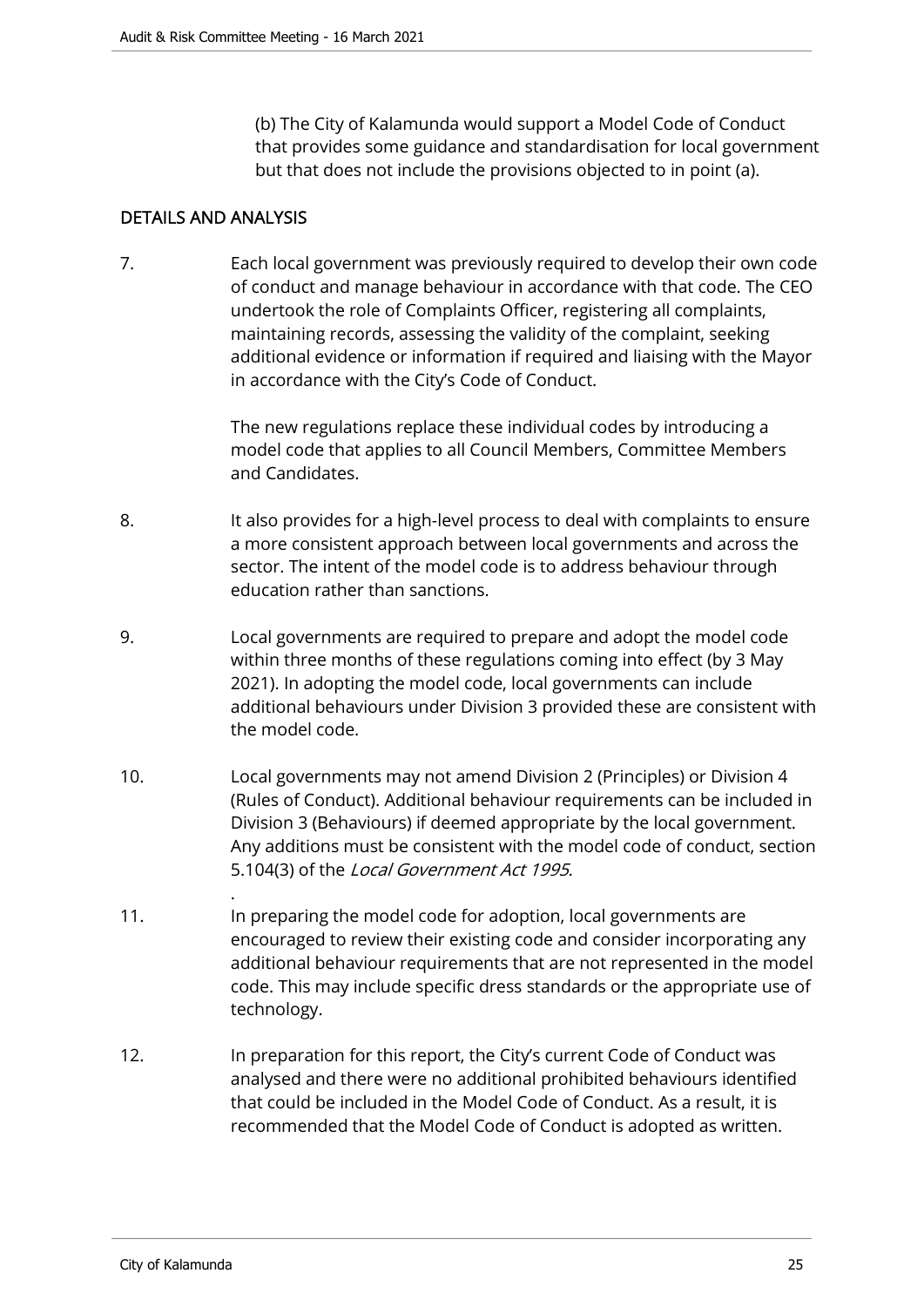- 13. The purpose of the model code is to guide decisions, actions and behaviours. It also recognises that there is a need for a separate code for Council Members, Committee Members and Candidates (as opposed to an employee Code of Conduct) to clearly reflect community expectations of behaviour and ensure consistency between local governments.
- 14. The Model Code Regulations provide for:
	- (a) Division 2, General Principals to guide behaviour;
	- (b) Division 3, Behaviours managed internally by local governments and
	- (c) Division 4, Rules of Conduct breaches which are considered by the Standards Panel.
- 15. A new Code of Conduct for Council Members, Committee Members and Candidates for Local Government Elections containing the new Model Code of Conduct has been included as Attachment 1 for Council adoption.

# 16. Complaints About Behaviour

The Local Government (Model Code of Conduct) Regulations 2021 state that:

# '11. Complaint about alleged breach

(1) A person may make a complaint, in accordance with subclause (2), alleging a breach of a requirement set out in this Division. (2) A complaint must be made – (a) In writing in the form approved by the local government; and (b) To a person authorised under subclause (3); and (c) Within 1 month after the occurrence of the alleged breach. (3) The local government must, in writing, authorise 1 or more persons to receive complaints and withdrawals of complaints.

- 17. This Regulation means complaints of alleged breaches and behavioural requirements are required to be dealt with by the local government including investigating any complaints, determining validity of a complaint and at times determining any appropriate actions if the complaint is upheld.
- 18. As outlined in the background to this report, the City provided comment to the Department in 2020, recommending that the City should not be responsible for investigating complaints about its own Councillors.

Elaborating on this feedback, the primary reason provided was the conflict of interest that would arise between the Chief Executive Officer (CEO) and any Councillor who was the focus of a complaint. Unfortunately, this feedback was not implemented in the final Regulation.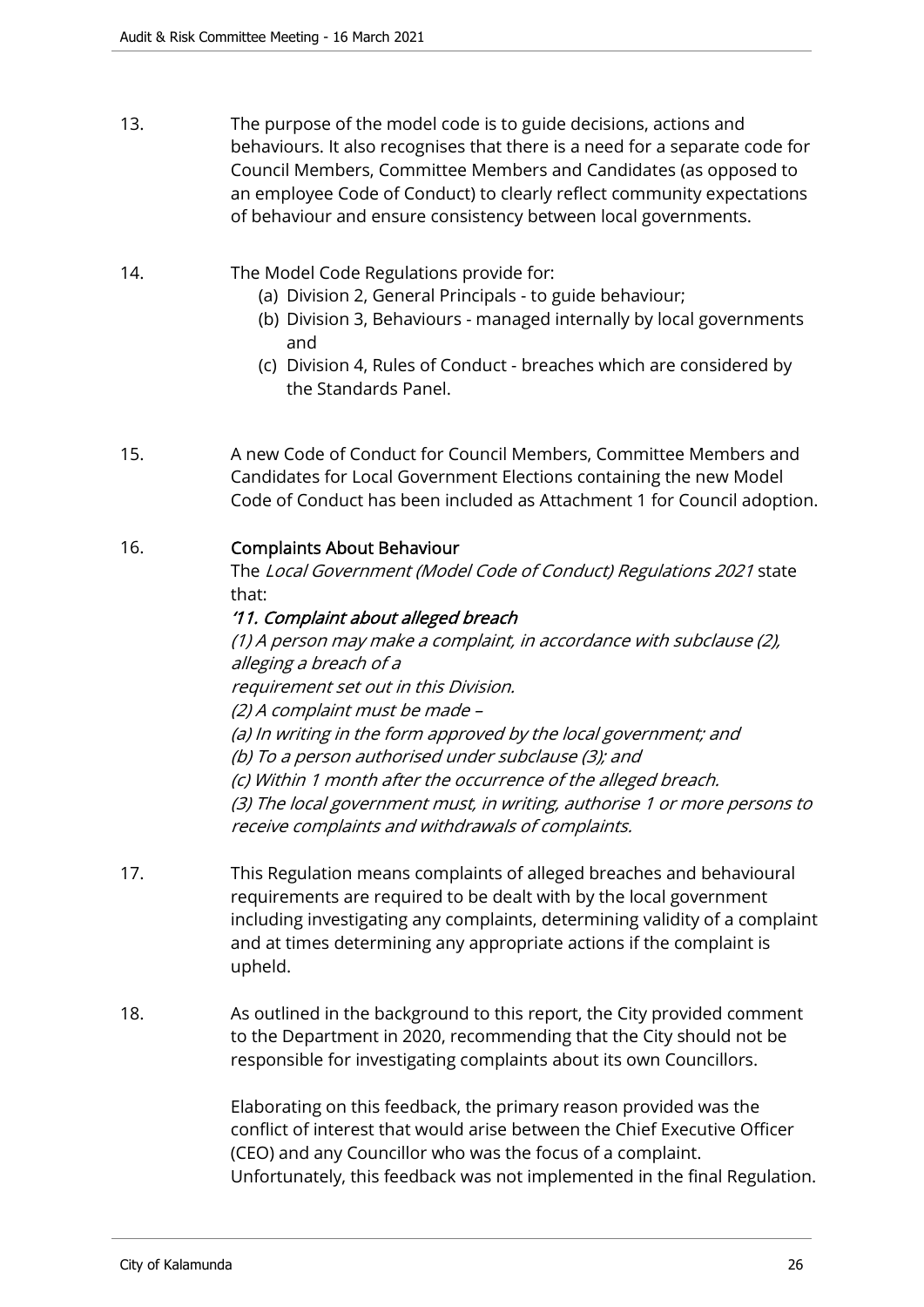- 19. It is recommended that complaint officers are appointed to reduce the likelihood of conflicts of interest and to maximise objectivity and fairness. It is recommended that complaints officers are appointed as follows:
	- i. Complaints against Councillors, Committee Members and Councillor Candidates that become Councillors, excluding complaints made by the Mayor – The Mayor to be appointed complaints officer.
	- ii. Complaints made by the Mayor against Councillors, Committee Members and Councillor Candidates that become Councillors - The Deputy Mayor to be appointed complaints officer.
	- iii. Complaints about the Mayor, excluding complaints made by the Deputy Mayor – The Deputy Mayor to be appointed complaints officer.
	- iv. Complaints about the Deputy Mayor, made by the Mayor; or complaints about the Mayor, made by the Deputy Mayor – A Committee made up of remaining Councillors, be appointed as the complaint's officers.
- 20. It is proposed that the complaints officer be authorised to refer any complaints for investigation to an independent person who is appropriately experienced in assessing and investigating these types of complaints. This process will require administrative support by the CEO.
- 21. It is recommended that a Council policy be developed specifically dealing with the investigation of complaints for behavioural breaches. This future policy could provide guidance as to how an investigation would take place and how any decisions relating to the outcome of an investigation may be made. It is anticipated that having such a policy would provide fairness and transparency to the investigation process. A draft policy for this purpose will be presented to a future Audit &Risk Committee Meeting.
- 22. Council is also required to adopt a complaints form. The Department of Local Government, Sport and Cultural Industries have provided a model complaints form, provided as Attachment 3 to this report.

# APPLICABLE LAW

23. Local Government Act 1995 Local Government (Model Code of Conduct) Regulations 2021

# APPLICABLE POLICY

24. N/A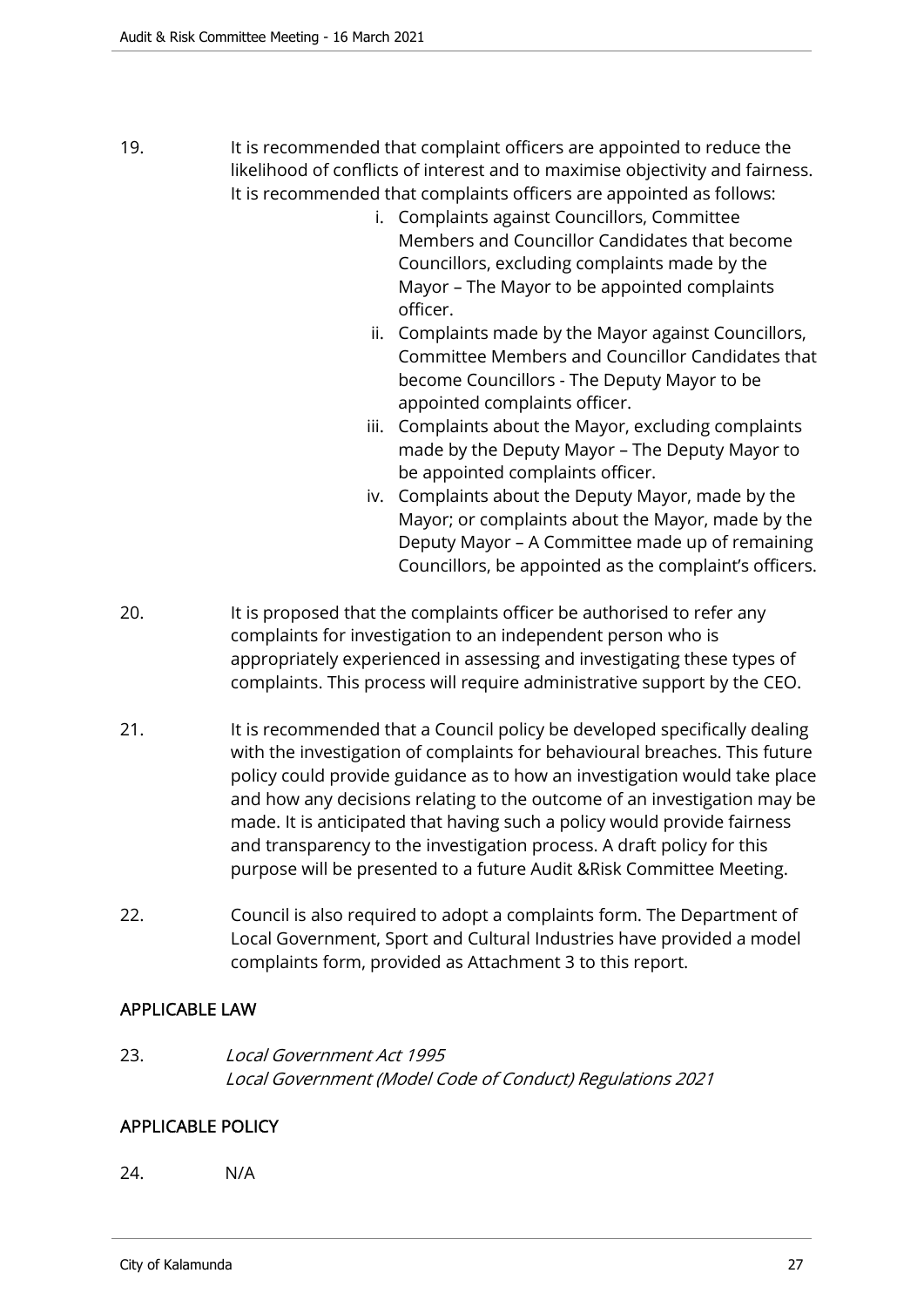# STAKEHOLDER ENGAGEMENT

25. As this is a mandated requirement, no community consultation has been undertaken.

#### FINANCIAL CONSIDERATIONS

26. Whilst there is no direct financial expenditure from adoption of the new Code of Conduct, there could be indirect expenditure if a complaint needs to be investigated.

#### **SUSTAINABILITY**

27. N/A

# RISK MANAGEMENT

| 28. | <b>Risk:</b> Noncompliance with regulations will likely attract Departmental<br>attention. |            |        |  |  |
|-----|--------------------------------------------------------------------------------------------|------------|--------|--|--|
|     | Consequence                                                                                | Likelihood | Rating |  |  |
|     | Major                                                                                      | Possible   | High   |  |  |
|     | <b>Action/Strategy</b>                                                                     |            |        |  |  |
|     | Ensure the Council has an adopted Code of Conduct.                                         |            |        |  |  |
|     |                                                                                            |            |        |  |  |
|     |                                                                                            |            |        |  |  |

# **CONCLUSION**

29. The proposed Code of Conduct is considered suitable for adoption by Council.

# Voting Requirements: **Absolute Majority**

# That Council:

- 1. WITHDRAW the current Code of Conduct Elected Members.
- 2. Pursuant to section 5.104 of the Local Government Act 1995, ADOPT the new Code of Conduct for Council Members, Committee Members and Candidates, (Attachment 1).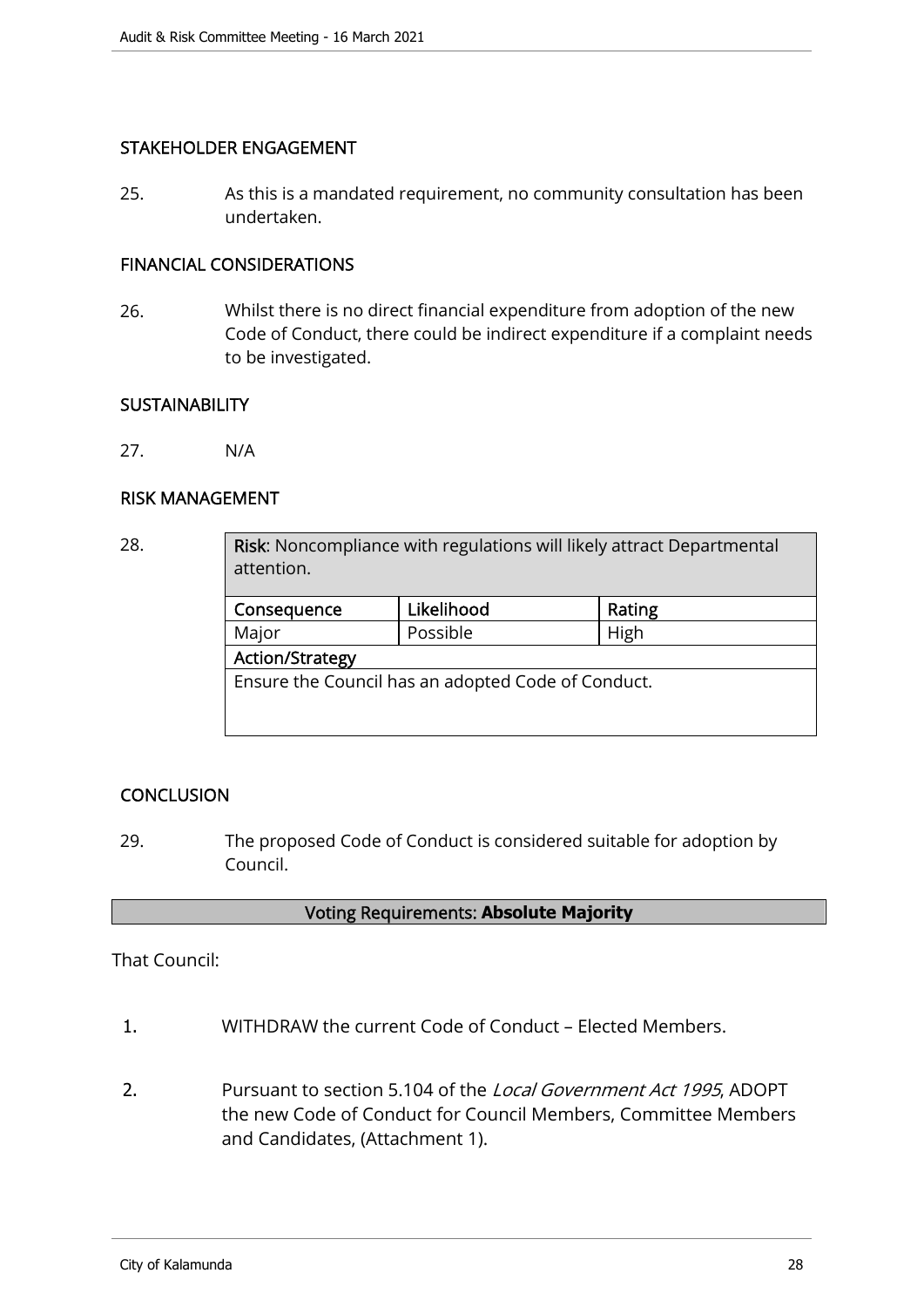- 3. Pursuant to the clause 11 (2) of the Local Government (Model Code of Conduct) Regulations 2021 ADOPT the Complaint - Alleged Breach Form (Attachment 3).
- 4. Pursuant to Clauses 11(3) and 12 Local Government (Model Code of Conduct) Regulations 2021, AUTHORISE the following persons to receive and investigate complaints and receive withdrawals of complaints, relating to Council Members, Committee Members and Candidates as follows:
	- i. Complaints against Councillors, Committee Members and Councillor Candidates that become Councillors, excluding complaints made by the Mayor – The Mayor to be appointed complaints officer.
	- ii. Complaints made by the Mayor against Councillors, Committee Members and Councillor Candidates that become Councillors - The Deputy Mayor to be appointed complaints officer.
	- iii. Complaints about the Mayor, excluding complaints made by the Deputy Mayor – The Deputy Mayor to be appointed complaints officer.
	- iv. Complaints about the Deputy Mayor, made by the Mayor; or complaints about the Mayor, made by the Deputy Mayor – A Committee made up of remaining Councillors, be appointed as the complaint's officers.
- 5. AUTHORISE the Complaints Officer, as outlined in point 4, to refer any complaints received requiring independent investigation to an independent, appropriately experienced, and qualified person.
- 6. NOTE the Chief Executive Officer will retain responsibility for the administration of complaints including record keeping, maintaining the complaints register, engagement and payment of an independent investigator if required.
- 7. REQUEST the Chief Executive Officer draft a policy to assist with the investigation of complaints for behavioural breaches.
- 8. Pursuant to section 5.104(7) of the Local Government Act 1995, NOTE the Chief Executive Officer will ensure the approved Code of Conduct is published on the City's website as soon as practicable.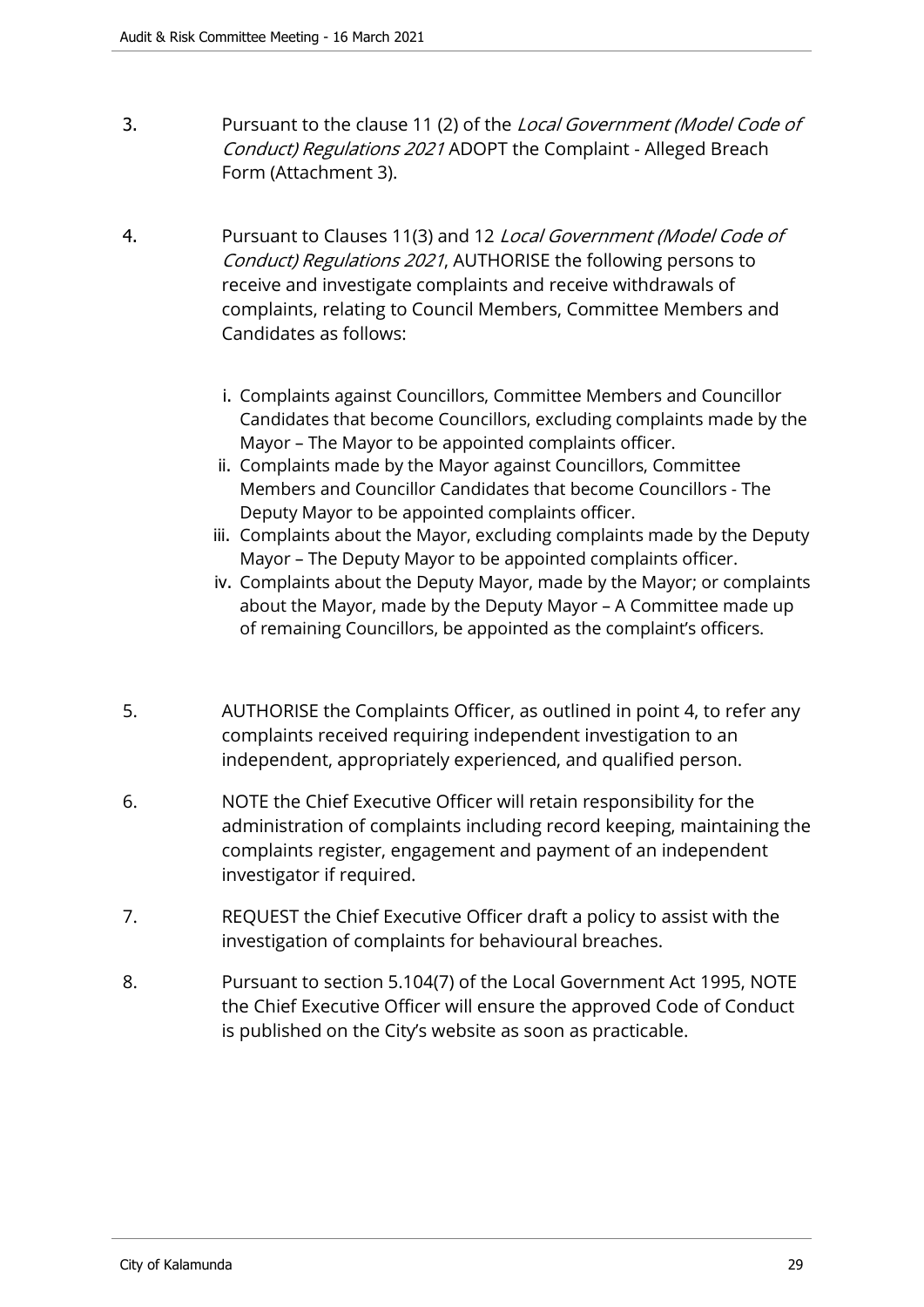# COMMITTEE RECOMMENDATION TO COUNCIL

That Council DEFER consideration of the Code of Conduct - Council Members, Committee Members and Candidates until the April 2021 Ordinary Meeting of Council.

Moved: **Cr Dylan O'Connor**

Seconded: **Cr Janelle Sewell**

Vote: **CARRIED UNANIMOUSLY (12/0)**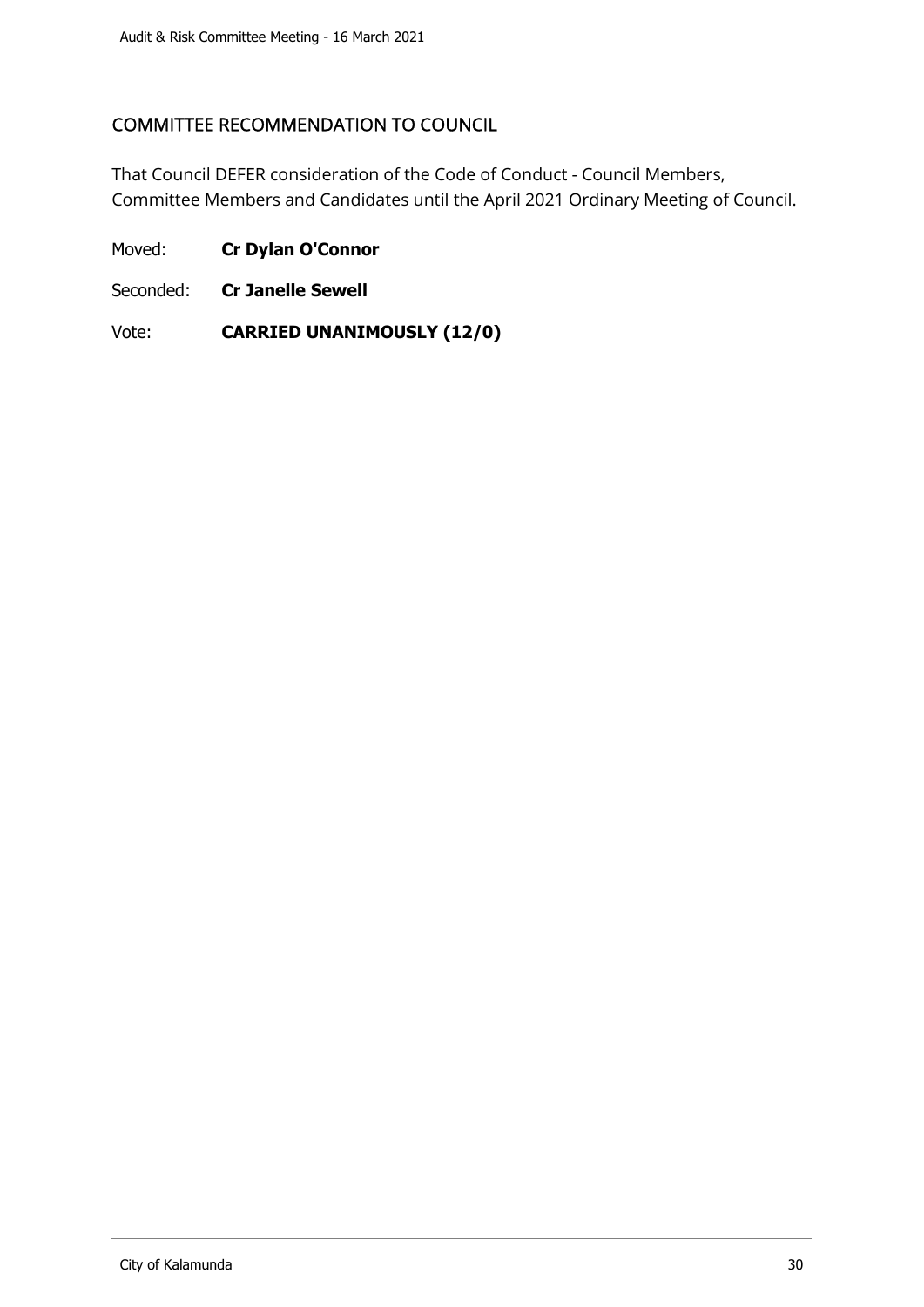# **10. Motions of Which Previous Notice has been Given**

10.1. Fire Hazard Mitigation – March 2021

#### MOTION

#### Voting Requirements: Simple Majority

That Council REQUEST the Chief Executive Officer to prepare a report on the engagement of an external auditor to undertake an audit of the City's Fire Hazard Mitigation practices including but not limited to;

- 1. Current funding allocation.
- 2. Community engagement strategy/s.
- 3. Community education packages.
- 4. Staff training package.
- 5. Efficacy of timing and method of issuing Fire Hazard Reduction Notices and other communications to residents.
- 6. Benchmarking against other local governments practices including the City of Wanneroo and City of Swan.

#### Moved: **Cr Lesley Boyd**

# Seconded: **Cr Geoff Stallard**

Vote: For Against

 **Cr Geoff Stallard Cr John Giardina Cr Lesley Boyd Cr Janelle Sewell Cr Dylan O'Connor Cr Sue Bilich Cr Cameron Blair Cr Lisa Cooper** 

 **Cr Mary Cannon Cr Brooke O'Donnell Cr Kathy Ritchie Cr Margaret Thomas** 

# **LOST (5/7)**

#### Rationale:

1. In 2011, close by we witnessed the Roleystone-Kelmscott Bushfires, and on 1 February this year the Wooraloo Bushfires. 95% of the City of Kalamunda area is prone to bushfire, therefore the risk to residents is high and ensuring mitigation is paramount.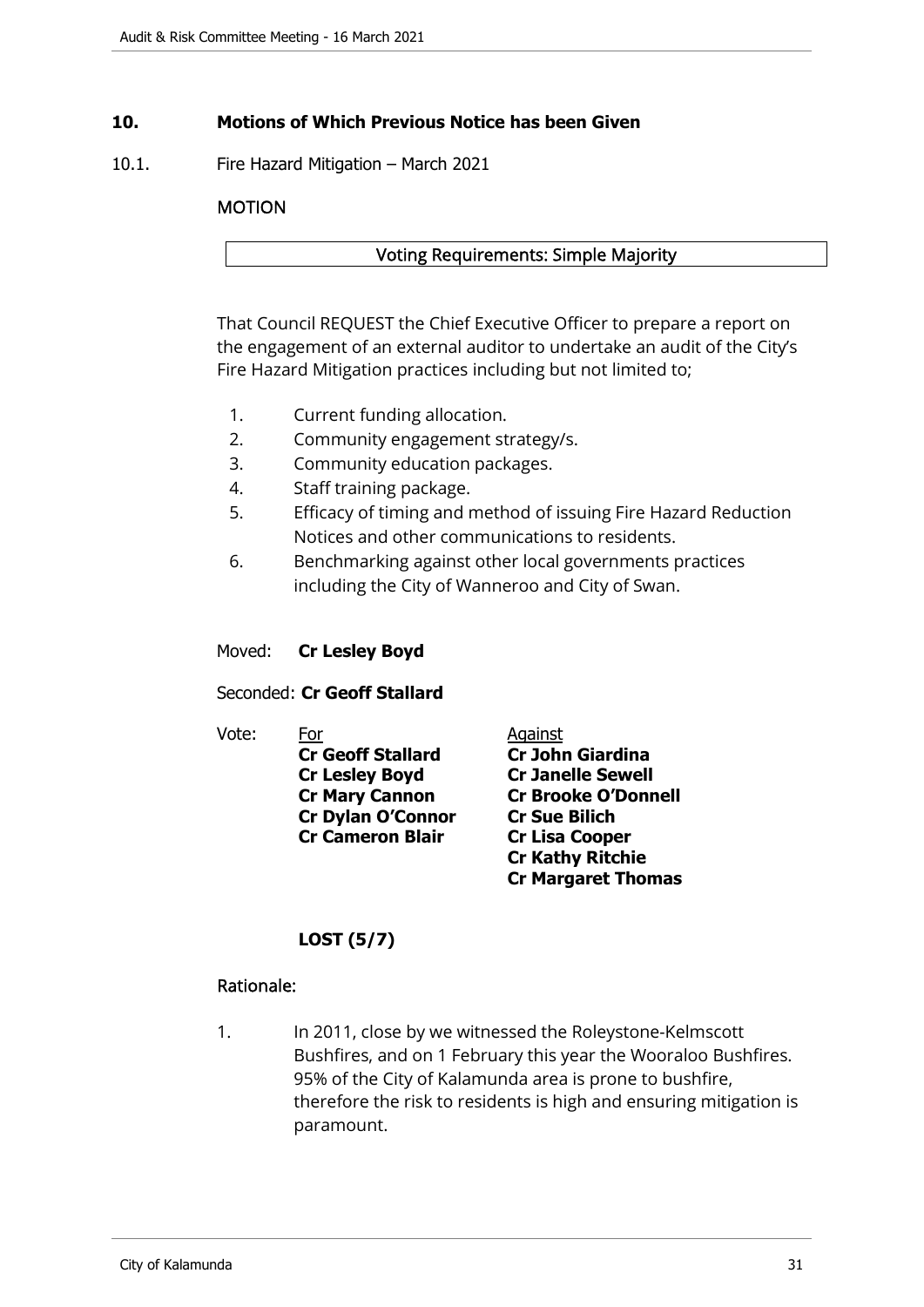- 2. Since 2018/19 there has been a 100% increase in the number of properties the City inspects, which has also resulted in an increase in work orders and non-compliance related infringements.
- 3. It is acknowledged by the City that in response to improved practices and reviews from recent major bushfires, the City's Fire Hazard Reduction Notice has the propensity to change from year to year to remain contemporary. Therefore, the communication strategy and engagement of the community is important to ensure and understand of the changing expectations.
- 4. Given the high risk to 95% of the City it is vital we are open to external review and if necessary, implementing reviewed practices.

# Officer Comment:

The City does not support this motion for the reasons outlined below.

Fire Hazard Reduction Notice:

- 1. Pursuant to Section 33 of the Bush Fires Act 1954, the City issues a Fire Hazard Reduction Notice (the Notice) every year to put measures in place to prevent the outbreak, spread or extension of bush fire.
- 2. In support of the Notice, the City undertakes private property inspections to ensure compliance with the Notice.
- 3. Whilst over 90% of the City is within a designated Bushfire Prone Area, it is not correct to assume that 95% of the City is at high risk of bushfire. The City's adopted Bushfire Risk Management Plan and associated mapping rates the risks of each part of the City. Some parts are assessed as extreme or high risk while others are lower because of specific area characteristics while also being designed bushfire prone.

# Fire Hazard Assessment Plan:

4. To guide the City's private property inspections, the City prepares an annual Fire Hazard Assessment Plan (the Plan). The purpose of the Plan is to outline the way the City will undertake private property inspections.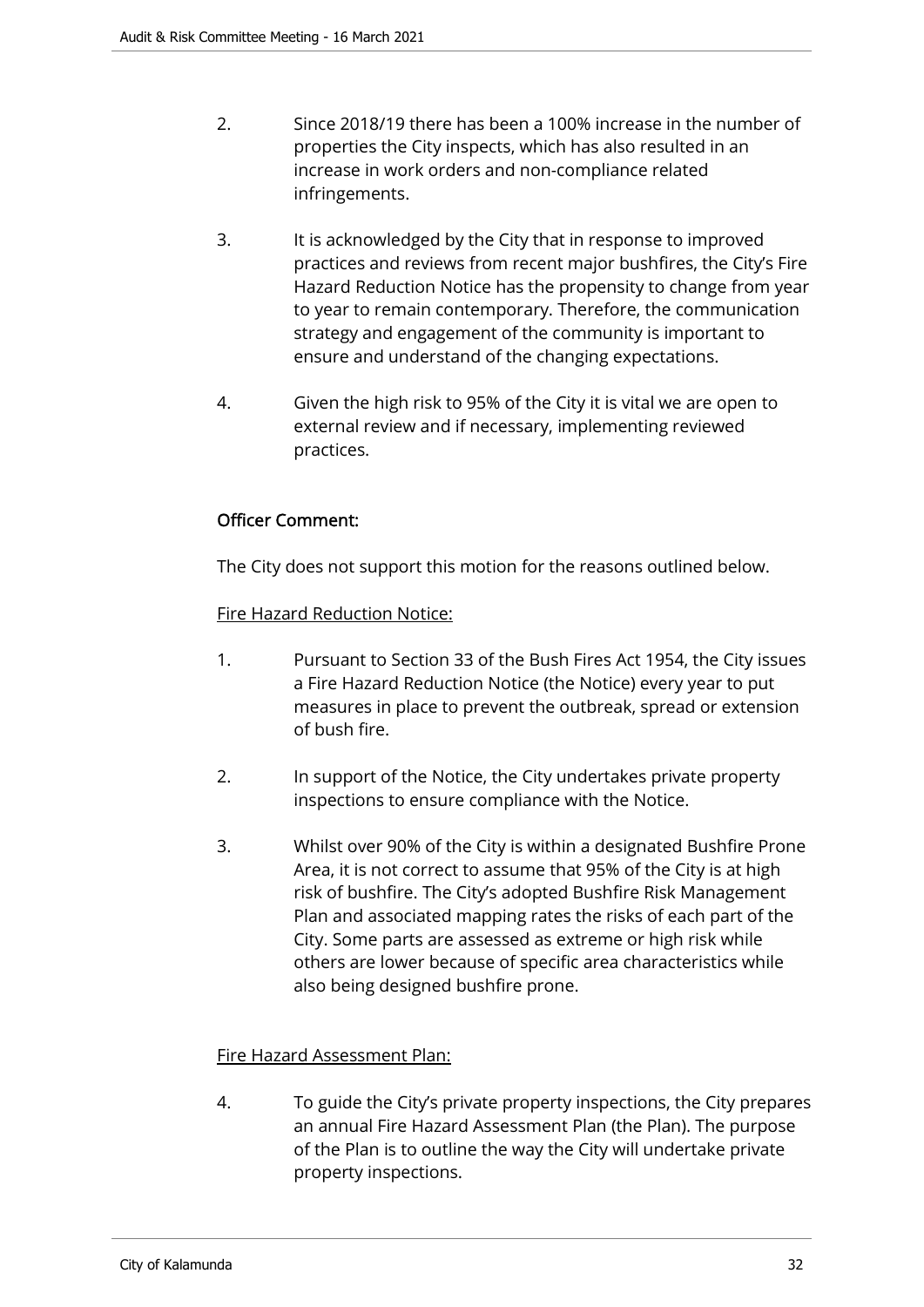- 5. The Plan utilises previous non-compliance, complaints, and a comprehensive risk assessment to determine the priority of assessments throughout the City. The key intent of the Notice and the Plan is to reduce the overall risk profile of the City by ensuring all very high and extreme private properties are assessed before moving onto lower risk properties.
- 6. The Plan also utilises a combination of community engagement programs to support the assessments, which are focused on empowering residents to be fire ready before the 1 November assessment program. The focus of the engagement programs is to increase fire safe practices, asset preparedness and community resilience, while giving residents information on how to comply with the Notice.
- 7. The Plan is presented to Council every year prior to the commencement of the bushfire season.
- 8. A comprehensive presentation was also provided to Council at the 2 March 2021 Strategy Session in relation to the Notice, Plan, and inspections.

# Response to Matters Outlined in the Notice of Motion:

- 9. In regard to the practices outlined to be audited, the City can advise as follows:
	- a. Current funding allocation: Approx. \$550,000 is allocated to private property fire mitigation every year.
	- b. Community engagement strategies / packages: Extensive community engagement programs are prepared prior to and during the fire season. A copy of the extensive Community Engagement Plan from last fire season is attached. The City welcomes feedback from Councillors as to suggested improvements that can be made in developing next year's Community Engagement Plan having regard for feedback that has been received from residents. The City also assimilates findings and improvements with information and feedback received from Councillors.
	- c. Staff training package: Section 11 of the Plan comprehensively outlines the City's training processes in relation to private property inspections.
	- d. Efficacy of timing and method of issuing the Notice and other communications to residents: The Notice is issued with the City's rates every year prior to the season commencing. In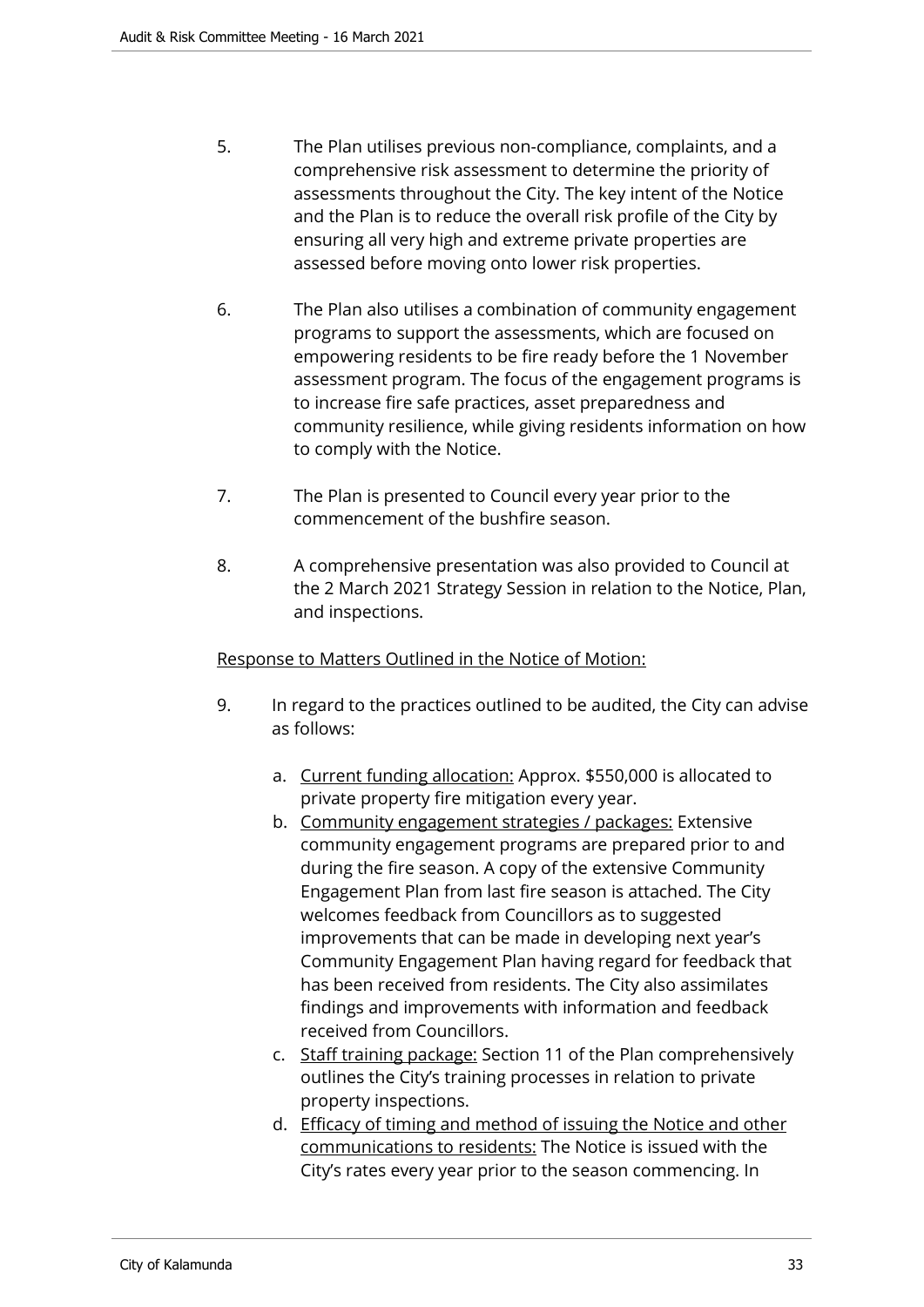addition, extensive community engagement programs are prepared prior to and during the fire season. A copy of the Community Engagement Plan from last fire season is attached.

e. Local Government benchmarking: Each local government area is different and requires a tailored approach to fire prevention. Feedback received from the Department of Fire and Emergency Services (DFES) indicates that the City of Kalamunda has a comprehensive private property inspection process for ensuring compliance with the Notice.

#### Statistics from 2020/21 Fire Season (as of 9 March 2021):

Statistics from the 2020/21 Fire Season are outlined below.

| No. of             | No. of Work | No. of Infringements | <b>Escalated to</b> |
|--------------------|-------------|----------------------|---------------------|
| <b>Assessments</b> | Orders      |                      | Crs                 |
| 3,944              | 1027 (26%)  | 82 (2%)              | 16 (0.4%)           |

#### Estimated Cost & Timeframe:

- 10. To undertake a detailed audit as recommended through the Notice of Motion, it is estimated to cost a total of approx. \$15,000 - \$20,000. That being approx. 60 – 80 hours of audit time by a audit professional with expertise in fire hazard mitigation. There is no budget allocation for this work and approval of unbudgeted funds would be necessary, thus requiring an Absolute Majority decision of Council.
- 11. It is also not unreasonable to consider that preparing an appropriate scope, seeking the necessary quotations, engaging an auditor and having them investigate and prepare a report would not see any further reporting to Council on the audit until after the issue of Fire Hazard Notice for 21/22. As such, any potential changes to the City's processes may not occur until 2022/23

# Conclusion:

- 12. The City provides comprehensive information and oversight to Council through the following:
	- a. Presentations at Strategy Sessions prior to the fire season commencing and on an as needs basis throughout the season.
	- b. A weekly update on infringements and cautions issued through the Councillor Information Bulletin.
	- c. Formal presentation of the Plan to Council for noting prior to each season commencing.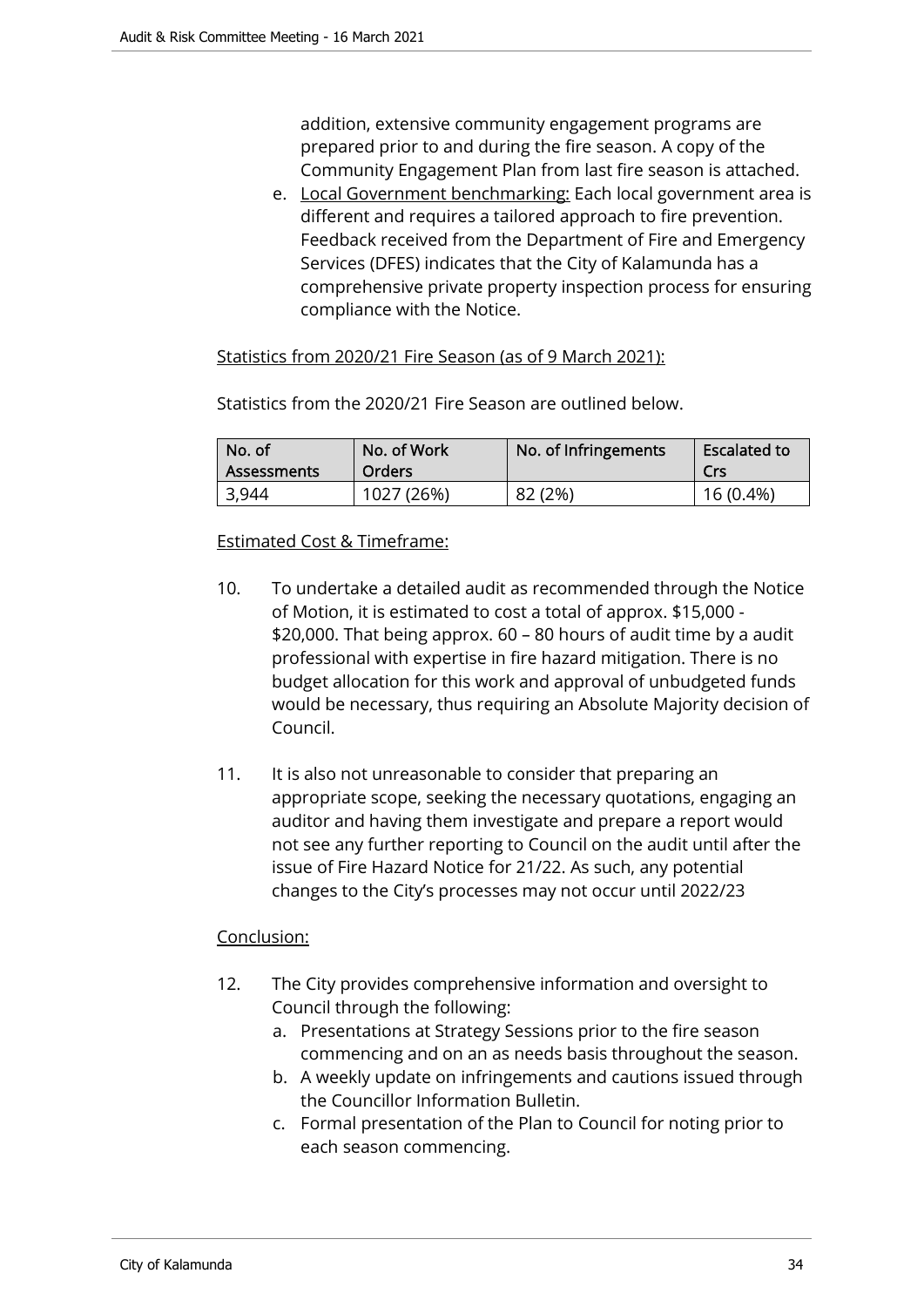- d. Providing Councillors detailed information on any specific issues that arise throughout the season.
- 13. The City is of the view that the statistics outlined above in conjunction with the comprehensive information and oversight provided to Council prior to and during the fire season does not warrant the cost of an independent audit of the City's fire mitigation practices. On this basis, the Notice of Motion is not supported.

# Attachments:

- 1. Fire Hazard Reduction Notice 2020/21: https://kalblob.blob.core.windows.net/kallibrary/docs/defaultsource/agenda-and-minutes/2020/attachments/ordinary-councilmeeting-attachments---27-october-2020/10-1-2-2-fire-hazardreduction-notice-2020-2021.pdf?sfvrsn=44beaa42\_2
- 2. Fire Hazard Assessment Plan 2020/21: https://kalblob.blob.core.windows.net/kallibrary/docs/defaultsource/agenda-and-minutes/2020/attachments/ordinary-councilmeeting-attachments---27-october-2020/10-1-2-1-fire-hazardassessment-plan-2020-2021.pdf?sfvrsn=4945b902\_2
- 3. Community Engagement Plan 2020/21: https://kalblob.blob.core.windows.net/kallibrary/docs/defaultsource/fire-emergency-docs/preparedness/bushfire-preparednesscommunity-engagement-plan.pdf
- 4. Presentation to Council at Strategy Session 2 March 2021: https://kalblob.blob.core.windows.net/kallibrary/docs/defaultsource/fire-emergency-docs/preparedness/fire-prevention.pdf